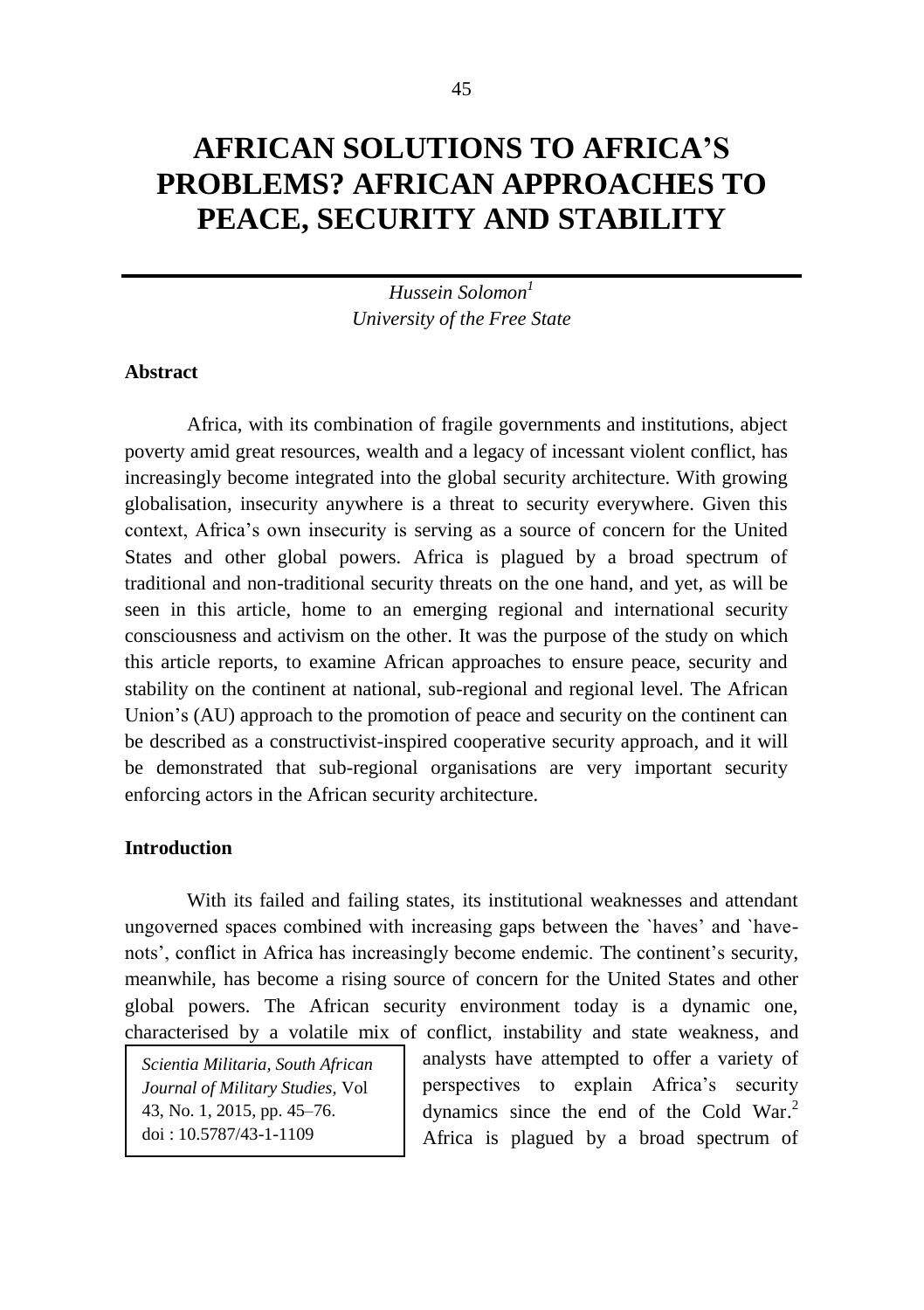traditional and non-traditional security threats whilst at the same time is home to an emerging regional and international security consciousness and activism.

Paradoxically, as much as Africa and its current problems are often rooted in the past, the continent today finds itself squarely at the forefront of new security thinking, and it has become a test bed for innovative approaches and strategies. The range of potential security threats on the continent are multiplying at frightening rates, and out of necessity, Africa's governments, people and institutions are being forced to reassess and rethink the very nature and meaning of security. Security for whom, and for what? The answers to these types of questions, which lie at the core of new security thinking, will undoubtedly require breaking away from historical and Western security constructs as the continent struggles to find its own path.

It was the purpose of the study reported here to examine African approaches to ensure peace, security and stability on the continent at national, sub-regional and regional level. The article starts by providing an analysis of the weak nature of the modern African state, which often serves as a catalyst for other security issues to manifest. The second part of the article is devoted to the emergent security culture that has been cultivated by Africa's foremost regional organisation in the promotion of security on the continent, the African Union (AU) (and its predecessor, the Organisation of African Unity, the OAU). The AU's approach to the promotion of peace and security on the continent can be described as a constructivist-inspired cooperative security approach<sup>3</sup> and, although the exact separation of powers between the AU and Africa's sub-regional organisations is not clean-cut, it will be shown that sub-regional organisations are very important security enforcing actors in the African security architecture.

#### **Problematising the African state**

In recent years, far from being viewed as the 'hopeless continent', Africa is being characterised as 'hopeful' by publications such as *The Economist*. <sup>4</sup> There seems to be some empirical evidence to support such an optimistic view. After all, half a dozen African economies have been growing at more than 6 per cent per year for the past six years, and two out of every three African countries hold elections.<sup>5</sup> However, such optimism is seriously misplaced. While economic growth is taking place, such growth is occurring from a low base – reflected in the fact that Africa accounts for a dismal 2,5 per cent of the world output at purchasing-power parity despite accounting for a sixth of the world's population.<sup>6</sup> Moreover, such economic growth is hardly sustainable given the income disparities on the continent – a sure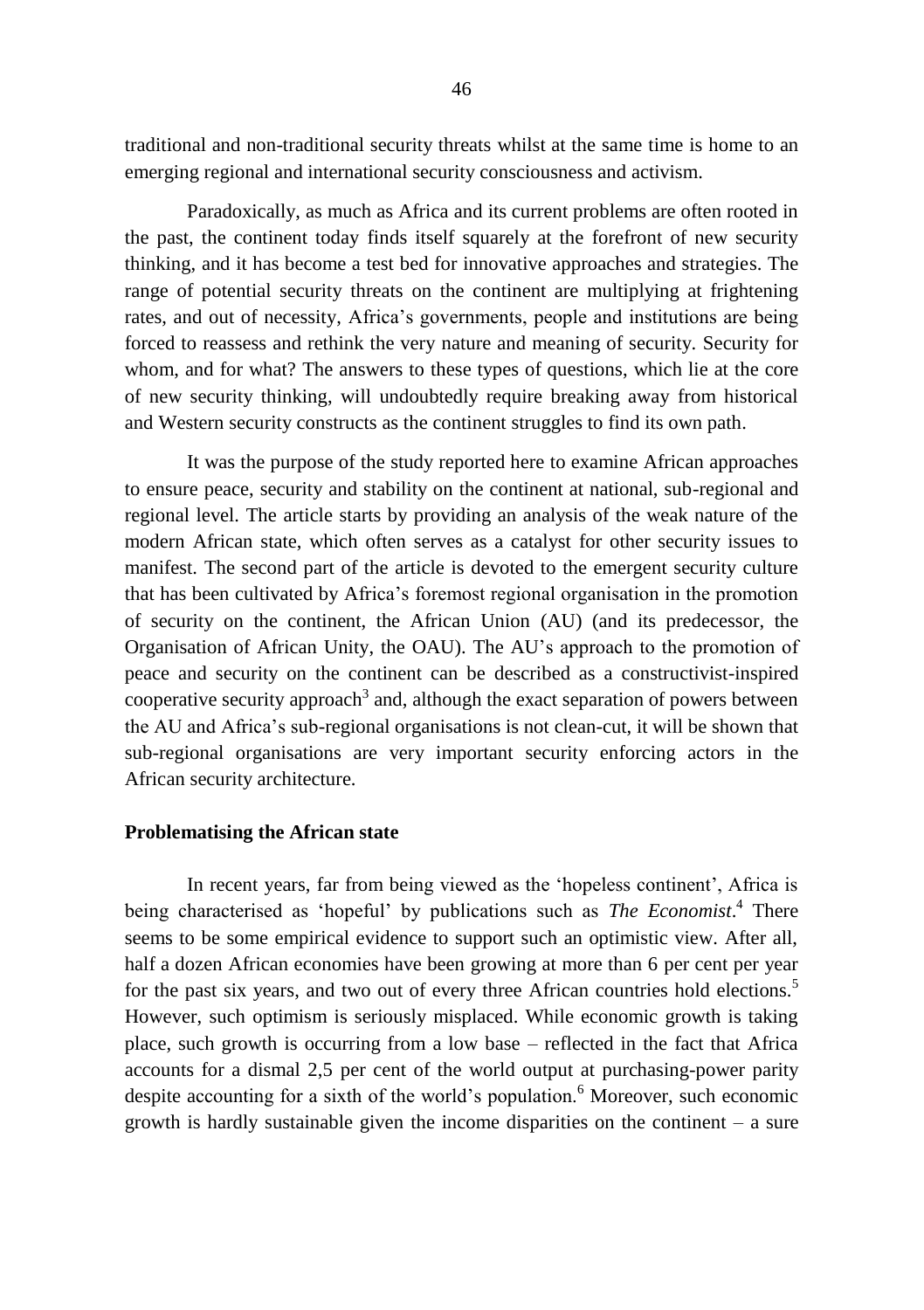recipe for further socio-political unrest. Consider here the following statistics from the African Development Bank:<sup>7</sup>

- 60 per cent of Africans are engaged in low-paid, unpredictable and informal *jobs*:
- half of Africa's population of one billion subsists on less than \$1,25 per day – the international poverty threshold; and
- only half of Africa's youth is economically active.

On the political front, while elections have been taking place on the continent, these have not necessarily led to liberal democracy. This is reflected in the fact that only 11 African countries have been classified as 'free' by Freedom House, while 23 have been classified as 'partly free' and 22 as 'not free'.<sup>8</sup> In attempting to explain the discrepancy between holding elections and perpetuating authoritarian rule, Fareed Zakaria coined the phrase 'illiberal democracy'. He defined this as "… the troubling phenomenon of elected governments systematically abusing individual rights and depriving people of liberty".<sup>9</sup>

This volatile mix of economic disparities and a democratic deficit has provided the ideal recipe for sustained conflict within African polities, laying the seeds of state failure or state collapse. Indeed, in the latest Failed State Index issued by the US-based Fund for Peace, the top five positions are all occupied by African states: Somalia, the Democratic Republic of the Congo, Sudan, South Sudan and Chad. Moreover, no fewer than 32 African states are represented in the top fifty of the Failed State Index. Worryingly, these include Africa's biggest and most influential states such as Nigeria at number 16, Kenya at number 17, Ethiopia at 19 and Egypt at 34.<sup>10</sup>

The African state has lurched from crisis to crisis since achieving independence. Post-colonial Africa has experienced 85 *coups d'état* and this figure passes 100 if one takes into consideration the various bloody failed attempts at regime change by various national militaries.<sup>11</sup> Between 1945 and 2000 there have been 95 conflicts on the continent with over 45 being civil wars<sup>12</sup>. To compound matters further, Africa has hosted some of the longest-running conflicts in recent times<sup>13</sup>. Consider here the fratricidal conflicts in Chad and Sudan lasting four decades or the almost three-decade-long civil war in Angola<sup>14</sup>, or the fact that the sixteen West African states have experienced 82 forms of political conflict, including 44 military coups.<sup>15</sup>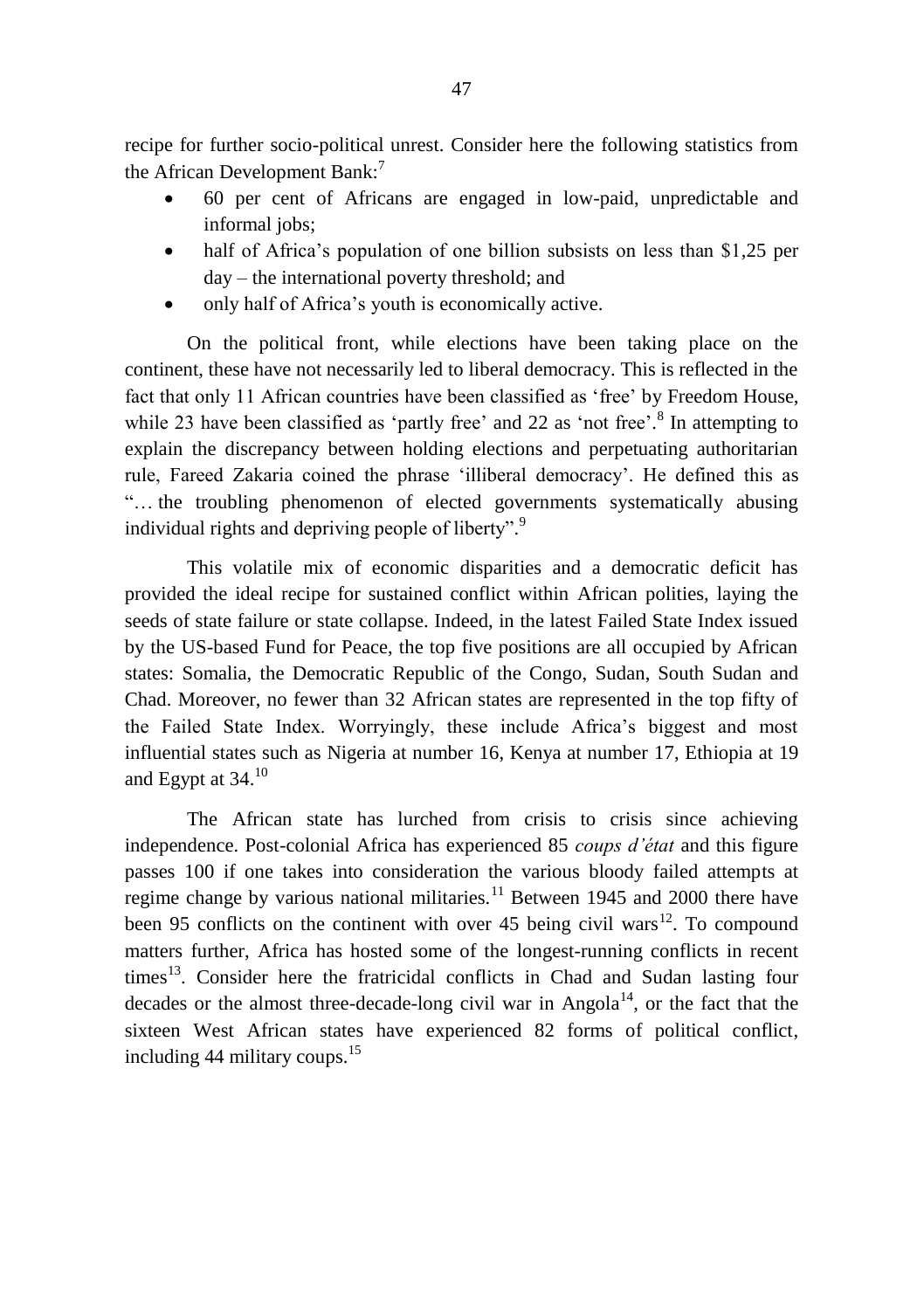#### **The scope and nature of the problem**

One reason for the crisis-prone nature of the African state is the nature of the historical processes, which led to its formation. The colonial era may have been relatively short in duration (roughly from the 1880s or 1890s to the 1960s), but its effect on the subsequent political environment was considerable.<sup>16</sup> Imperial competition during the 'scramble for Africa' in the  $19<sup>th</sup>$  century had a profound effect on the formation of the African state and the development of African concepts of security and governance. The enduring colonial legacy is perhaps best seen in the enduring schism between Francophone and Anglophone Africa. Whether it was for economic, strategic or cultural reasons, arguably the most obvious legacy of colonial rule was the division of Africa between the European powers into modern states through agreements ratified at the 1884–85 Berlin Conference (and after), resulting in an uncomfortable fit for Africa's 3 315 ethnic groups within Africa's current 54 'nation-states'.<sup>17</sup>

Another colonial inheritance which contributed to the reason for the conflictridden nature of African polities is that a tiny elite, usually formed and educated by colonial administrators to assist in the governing of the colonial states, has often been allowed to monopolise the wealth of the nations – giving precious little back to ordinary citizens. President Mobutu Sese Seko's rule (1965–1997) of the former Zaire is perhaps the quintessential example of this. For his entire 32-year rule, Mobutu and his kleptocratic coterie gave his hapless citizens little more than an illdisciplined and predatory military rule while spending practically nothing on public health and educational services.<sup>18</sup> Despite soaring oil prices benefiting the Nigerian state, the growing impoverishment of the citizenry stands in sharp contrast to the growing wealth of the political elite and perceptions of endemic corruption. Since the end of military rule in 1999, Nigerian politicians have reportedly embezzled between \$4 billion and \$8 billion per annum.<sup>19</sup> At a time when Nigeria's oil revenues were in excess of \$74 billion per annum,<sup>20</sup> more than half of Nigerians lived on less than \$1 a day and four out of ten Nigerians were unemployed.<sup>21</sup> Under these circumstances, it is easy to see why the Nigerian state would enjoy scarcely any legitimacy among its citizens.

On the one hand, the birth of African international society following independence from the colonial powers in the late 1950s witnessed a reaction against Western imperialism. Consider here policies of non-alignment, for instance. On the one hand, African states of the Non-Aligned Movement rejected the bipolarity of the Cold War but on the other hand, they embraced the form of polity – the Westphalian state – and the political borders that the imperial powers imposed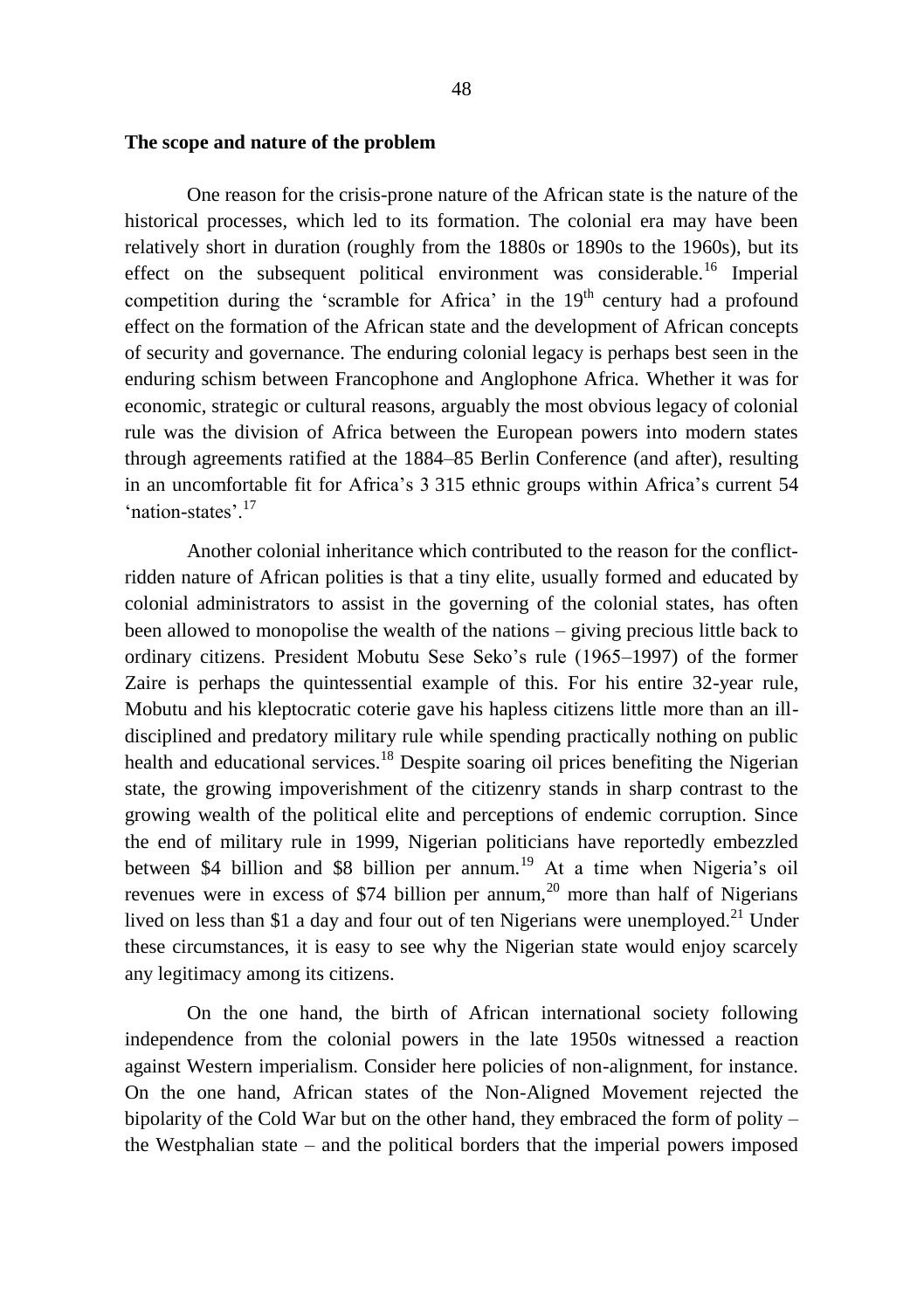upon the continent.<sup>22</sup> There were certainly major obstacles to overcome if Africa was to achieve economic and political development after independence, and many states found themselves in a vulnerable position.<sup>23</sup> States had to manage divided communities created by arbitrary colonial borders while the newly independent economies had to be diversified and expanded to reduce the levels of mono-crop insecurities and to provide the capital for previously absent basic public services (such as health and education), and institutional mechanisms and ideologies of solidarity had to be found to reduce ethnic tensions. African international society "is intended to provide international political goods that guarantee the survival, security, identity and integrity of African states, which the majority of African states cannot provide individually".<sup>24</sup>

Following on the preceding discussion it is important to distinguish between the classic Westphalian state and the African state. Indeed, James Ferguson<sup>25</sup> powerfully argues that 'the state' may not actually refer to an actor in the African context at all. Rather, he notes, it is a name for a process tying together a multiplicity of formal and informal power relations. Unlike a classic Westphalian state, its African counterpart does not possess a monopoly of coercive force over its territory. The maintenance of political power is dependent upon 'feeding' patronage networks and this compels incumbents to look at ever more sources of wealth. Would-be politicians in these countries also need to acquire wealth in order to unseat incumbents. As a result, both political leaders and their rivals have increasingly turned to crime and organised crime syndicates to bolster their respective war chests. In their seminal study, *The criminalization of the African state*, Bayart, Ellis and Hibou observe, "… politics in Africa is becoming markedly interconnected with crime".<sup>26</sup> Christopher Clapham argues that the activities normally associated with states (such as trading and waging war) are often exercised by non-state actors on the territory of the formal African state.<sup>27</sup> To compound matters still further, those monopolising political power (and resources) in the state often belong to a particular ethnic, racial or religious identity. Those opposing and seeking to replace them, meanwhile, also mobilise along identity lines. Thus, the struggle for political power and material aggrandisement between elites often take the form of identity politics.<sup>28</sup>

Although the on-going violent intrastate conflicts in Africa tend to occur on a much smaller scale than in previous decades (the number of wars has halved since the 1990s), featuring factionalised and divided armed insurgents and occurring on the periphery of states, civil or internal wars remain the dominant form of conflict in Africa.<sup>29</sup> Apart from the obvious direct effects, armed conflict in Africa often contributes to ancillary outcomes, which create and fuel other problems, such as the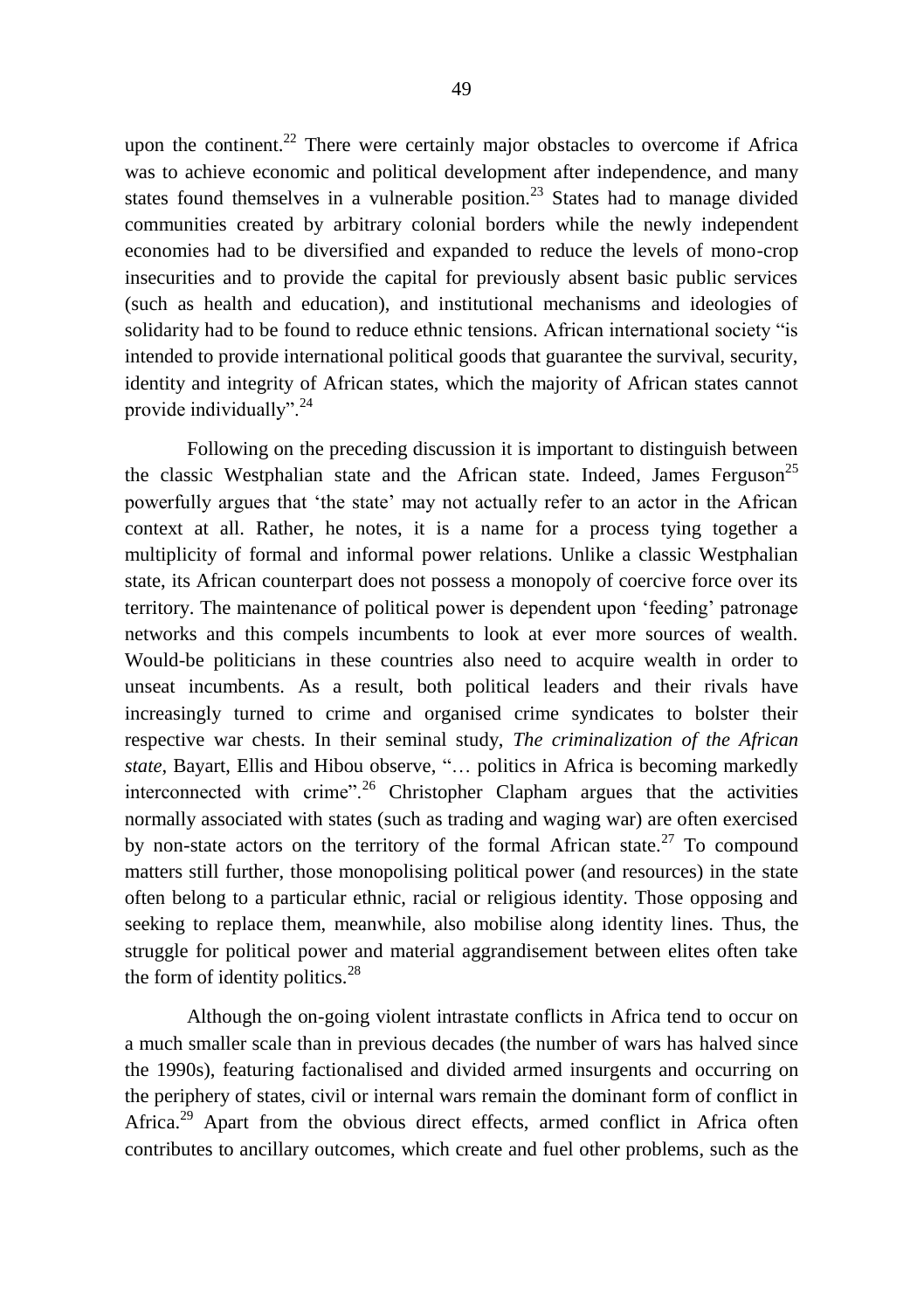proliferation of small arms and weapons, food insecurity, environmental degradation, organised crime and public health concerns, among others.<sup>30</sup> The steady rise of a wide range of non-traditional and transnational threats on the continent, which mirror a global trend in the evolving type and nature of threats facing the international community at large, has been a characteristic feature of the 21<sup>st</sup>-century African security environment<sup>31</sup>. The sheer volume and diversity of these emerging threats on the continent are alarming, as they place unprecedented burdens on states and organisations already poorly resourced and lacking the capacity to respond quickly and effectively to existing security problems.<sup>32</sup>

The next section will provide a brief discussion of the contemporary security threats, both traditional and non-traditional. These are:

- the occurrence of failed states;
- ethnic, racial, religious and communal violence (when taken together, referred to as 'identity conflicts');
- conflicts arising from resource scarcities and environmental degradation;
- the phenomenon of terrorism and extremism;
- trafficking in small arms and light weapons, drugs and people; and
- $\bullet$  the persistence of pandemic diseases<sup>33</sup>.

#### Current manifestations

The concept of state failure came to prominence in the early 1990s, with the case of Somalia playing a crucial role in shaping the thinking of analysts and scholars about states and state failure.<sup>34</sup>. Failed states have been described variously as those that "can no longer perform the functions required for them to pass as states";<sup>35</sup> those that "cannot or will not safeguard minimal civil conditions for their populations: domestic peace, law and order, and good governance"; $36$  and those in which "public authorities are either unable or unwilling to carry out their end of what Hobbes called the social contract".<sup>37</sup> The orthodox interpretation of the failed state thesis is closely linked to a view of the modern inter-state system that assumes that all states are essentially alike and therefore function in similar ways.<sup>38</sup> A state is regarded as successful if it possesses positive sovereignty enabling it to provide a range of the most crucial political goods to its citizenry, which in turn increases the legitimacy of the ruling elite, thereby decreasing the probability of state failure.

Africa's strategic significance as posing a security threat to Western security interests was raised after 9/11, with then Assistant Secretary of State for Africa in the Clinton administration, Susan Rice, describing Africa as the world's "soft underbelly for global terrorism".<sup>39</sup> Likewise, the September 2002 *National Security*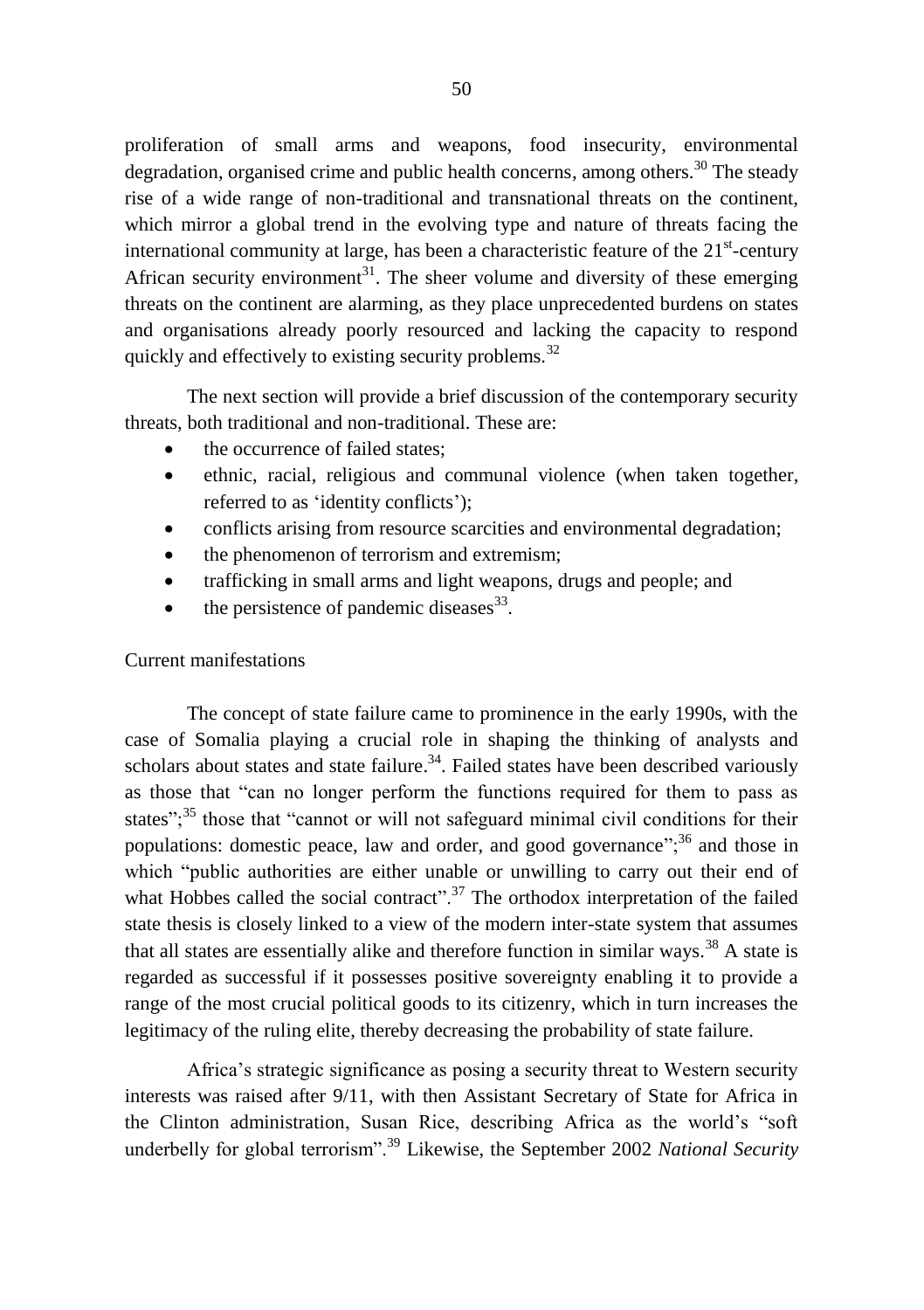*Strategy of the United States of America* also changed the calculus of Africa's strategic significance by identifying that "weak states … can pose as great a danger to our national interests as strong states".<sup>40</sup> It continues and emphasises that "Poverty does not make poor people into terrorists and murderers. Yet poverty, weak institutions, and corruption can make weak states vulnerable to terrorist networks and drug cartels within their borders." Somalia is often cited as the paradigm of a weak state, if not the very epitome of state collapse, where decades of civil war resulted in state collapse and weak institutions, providing the ideal environment for terrorism (for example), and especially the rise of radical Islam, to thrive in Somalia<sup>41</sup>

Identity conflict is violence between one or more groups over an actual or perceived threat to the continued maintenance and/or survival of group identity – that may be grounded in a shared ethnicity, race, religion or common belief system, language, shared culture and history, geography or occupation – and the group's aspirations within society, which tend to foster an 'us' versus 'them' mentality. Identity conflicts are "usually intransigent and resistant to resolution" as such conflicts are "deeply rooted in the underlying individual human needs and values that together constitute people's social identities, particularly in the context of group affiliations, loyalties, and solidarity."<sup>42</sup>

Identity conflict most commonly manifests itself in Africa as ethnic, religious or communal violence. As Crawford Young points out, this type of violence "inevitably incorporates discourses of difference" and this "escalates mutual fears, anxieties, and insecurities; communally targeted violence inscribes memories of ineffable loss of kin and fellow ethnics, and inspires dreams of vengeance".<sup>43</sup> The problem of identity conflict, where multiple identity references become mutually reinforcing, is that societal cleavages take even greater alarming significance in Africa. In this context, the dichotomy between 'us' and the proverbial 'other' becomes more polarising and the concept of common citizenship is ejected from the discourse. The north–south divide in Sudan is arguably the most extreme example of current manifestations of identity conflicts in Africa, where perceived racial (Caucasian/Negroid), religious (Muslim/Christian and animist), cultural (Arab/African), historical (slavers/slaves) and geographical (arid and semiarid/tropical) identities repeatedly divide along the same lines to create an extremely powerful, and seemingly intractable, identity conflict. Although the most common form of conflict pits two or more identity groups against each other, the state itself can also be seen as posing a threat to a group if it is seen as a surrogate form of a competing identity group. If one agrees with Stuart Kaufman's assessment that "identity conflicts are, and will remain for decades to come, the most important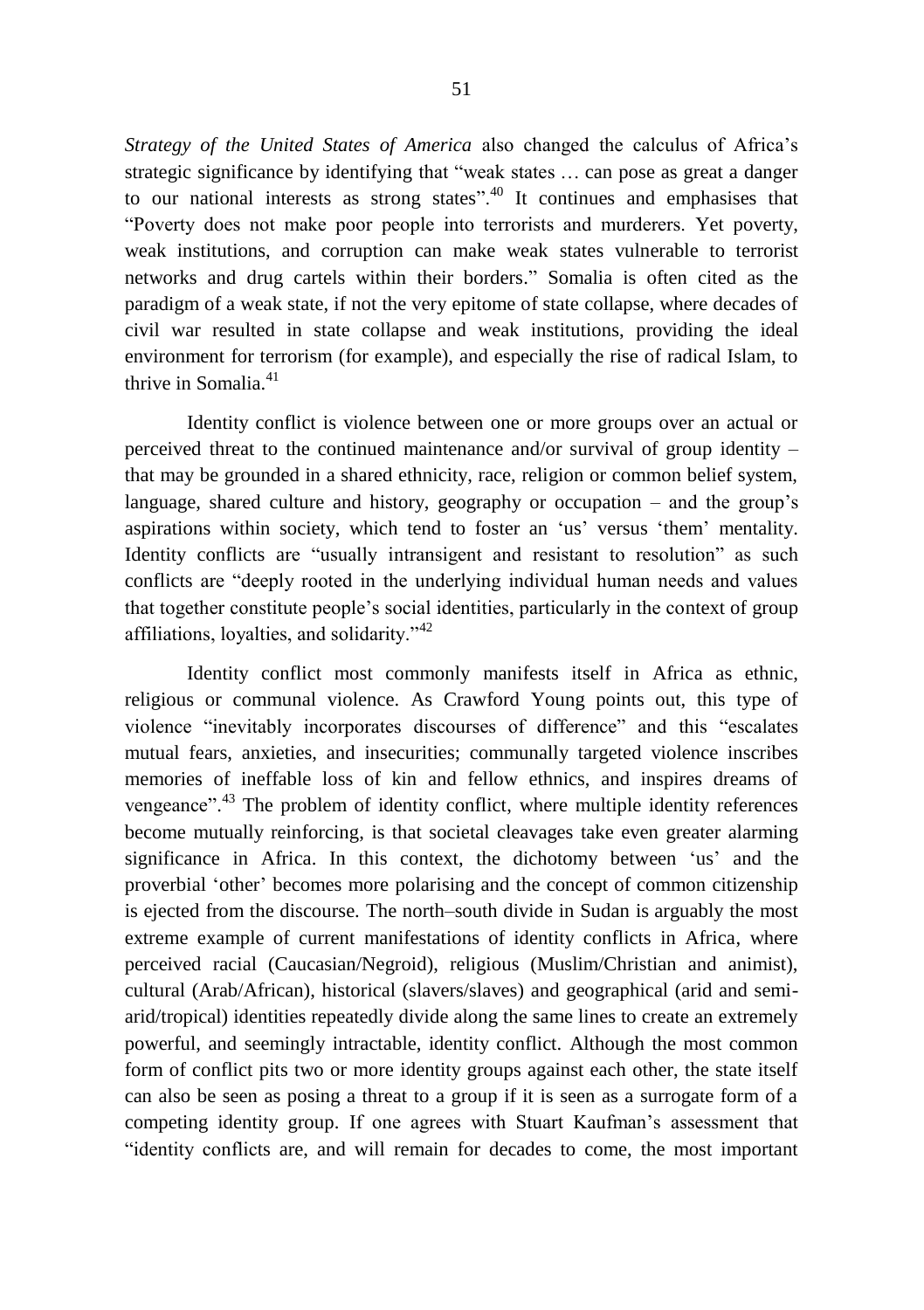source of international violence and war in the world",<sup>44</sup> then the continent and its people are likely to be at the epicentre of this maelstrom.

A common assumption amongst neo-Malthusian security scholars, and even more so amongst policy makers and the media, is that environmental degradation (either in the form of resource scarcity or environmental damage) is a persistent, and growing, cause of violent conflict within and between states.<sup>45</sup> In fact, Robert Kaplan was so convinced that future conflicts are expected to take on one of two forms – conflict over already scarce resources or military intervention to secure access to resources which might become scarce at some point in the near future – that he argued that the environment was:

the national security issue of the early twenty-first century. The political and strategic impact of surging populations, spreading disease, deforestation and soil erosion, water depletion, air pollution, and, possibly, rising sea levels in critical, overcrowded regions like the Nile Delta and Bangladesh – developments that will prompt mass migrations and, in turn, incite group conflicts – will be the core foreign policy challenge from which most others will ultimately emanate.<sup>46</sup>

Evidence suggests that resource competition at community level is relatively prone to violence.<sup>47</sup> In 2010 and 2011, conflicts over resources accounted for approximately 35 per cent of all conflicts in sub-Saharan Africa and 50 per cent of conflicts in the Americas. On the other hand, only 10 per cent of all conflicts in Europe, the Middle East and Maghreb, and Asia and Oceania featured resources as a cause of conflict.

While terrorism has been a persistent feature of domestic conflicts in Africa for some time, the new danger lies in the growing internationalisation of the threat across the continent or what some, like Jakkie Cilliers, see as "a melding of domestic and international terrorism" to reshape the face of African terrorism.<sup>48</sup> Beginning in the early 1990s in Algeria and arriving full force in 1998 with the bombing of the American embassies in Kenya and Tanzania, Africa moved into the limelight as a venue for the emerging struggle between the West and international jihadists. Even more alarming is a rising fear that the continent's facilitating environment – weak states, economic and political marginalisation, deep societal divisions, and potentially sympathetic populations – is likely to provide a fertile breeding ground for the growth and export of not just African, but also international, terrorism in the years ahead. The rapid internationalisation of Somalia's Islamist militants – Al-Shabaab – operating through the Somali diaspora is a case in point.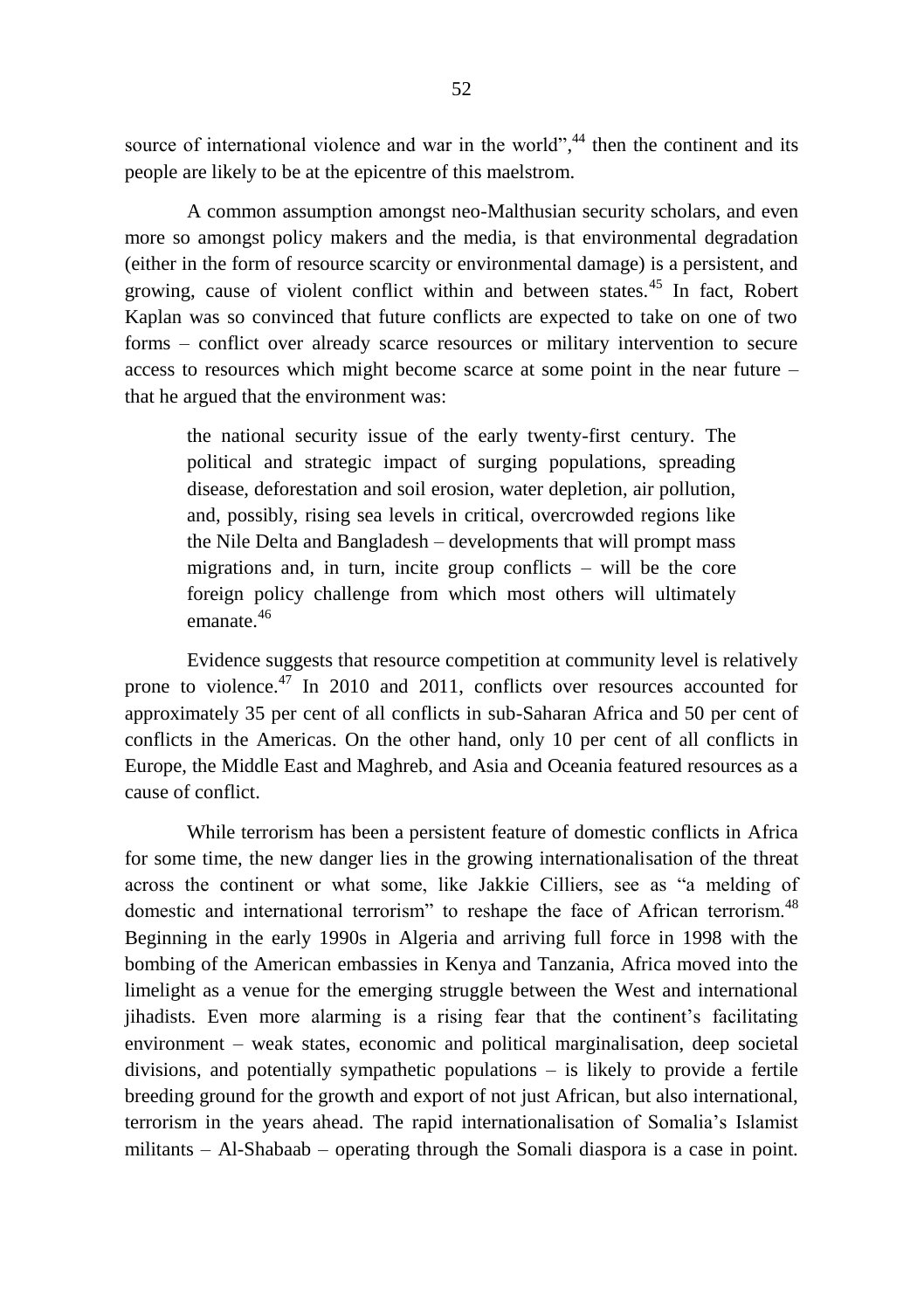The quickening pace of globalisation appears to be facilitating this development, as Africa increasingly finds itself becoming part of a new, larger international security order beyond its borders.

A large number of weak states or quasi-states, porous borders, widespread poverty, political frustration, religious radicalism and repression on the African continent combine to create an environment in which the kind of alienation and radicalism that can foster both domestic and international terrorism thrives.<sup>49</sup> The Nigerian government has embarked on a massive counter-terrorism campaign since July 2009 to bring to heel the violence wrought by the Boko Haram terrorist group throughout northern Nigeria and the capital, Abuja. The strategic significance of Al-Shabaab from Somalia was raised in the US in 2008, when the then Secretary of State, Condoleezza Rice, designated Al-Shabaab as a foreign terrorist organisation and as a specially designated global terrorist. 50

With Africa's increasing integration into the global economy and its growing interdependent security relationships with the rest of the world likely to increase over the coming decades, the continent is becoming ever more vulnerable to the dark forces of globalisation that drive international trafficking. The challenge that the illicit trade in drugs, human beings, and small arms brings to the continent is one far beyond the immediate effect of rising transnational criminal activity, but one that has broad implications for the future of African governance and long-term stability. Whether it is the market pull for drugs and people in the industrialised northern hemisphere or the push of small arms into developing countries in conflict, the heavy cost of trafficking falls disproportionally on some of the weakest and most fragile societies on the African continent, adding to a burden that governments and populations can ill afford.

The rise of West Africa as a major transit route for drugs – mostly South American cocaine – into Europe and even the United States is a very recent example, where West African states provided the ideal situation with a conducive political, social and physical environment where "smuggling is widely tolerated, law enforcement fitful or inefficient, and politicians are easily bribed or are even in the drug trade themselves".<sup>51</sup> Africa has also unfortunately increasingly become part of the global problem of trafficking by serving as a source and a transit point for the trade in women, children and migrants into the labour markets of Europe, the Middle East and North America. Human trafficking and smuggling within and from Africa currently takes place at domestic, sub-regional and transcontinental level and involves sexual exploitation, forced labour and migrant smuggling. The widespread illicit trade in small arms and light weapons completes the deadly African trafficking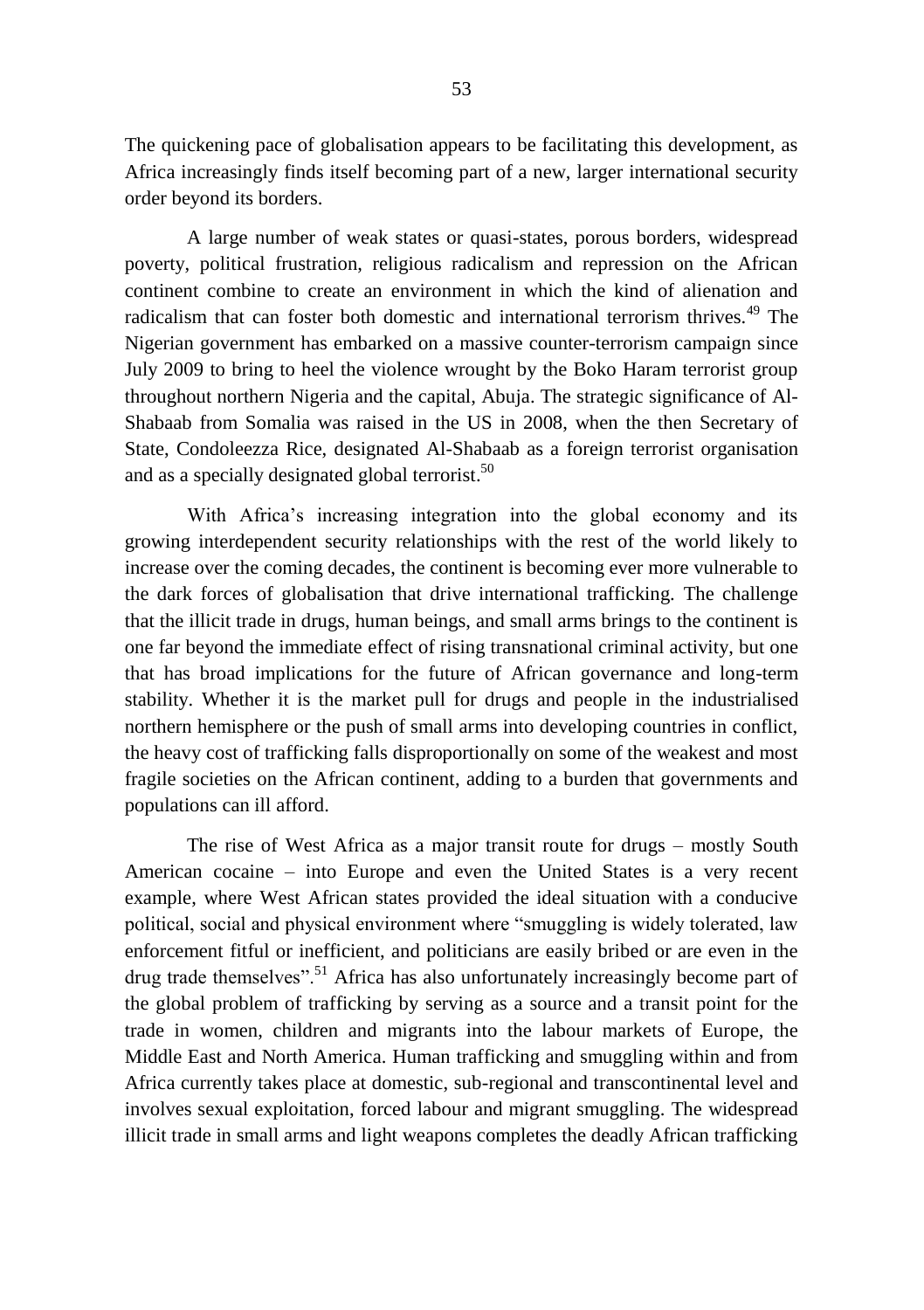triad and in many aspects, this trade is much more pervasive, ingrained and immediately threatening than the two previous ones. As former UN Secretary General Kofi Annan keenly noted back in 1999, "Indeed, there is no single tool of conflict so widespread, so easily available and so difficult to restrict, as small arms<sup>"52</sup>

The final contemporary security threat examined relates to an array of pressing African public health issues that have increasingly come to be seen as a key human security priority for the  $21<sup>st</sup>$  century. Africa is home to a variety of highly infectious, deadly diseases and, despite the best efforts of African governments, the international community and non-governmental organisations, it is estimated that 2,2 to 2,5 million Africans – many of them vulnerable women and young children – die each year as a result of AIDS, malaria, tuberculosis and other infectious diseases. Researchers are increasingly positing that the enormous losses incurred by HIV/AIDS will cause governance crises and pose a major threat to peace and security.<sup>53</sup> The pandemic is experienced differently on the continent: the southern African epidemic is the worst in terms of high HIV rates, and has spread rapidly.<sup>54</sup> The HIV/AIDS pandemic unfolded earlier but much slower in East Africa, while the picture in Central and West Africa is highly varied. Whilst the rates of infections have slowed in recent years, the negative bearing of the virus, especially as it affects Africa's middle classes, will remain with the continent for decades to come.

### Implications for security

The African state, as evidenced by the previous discussion, is ill-equipped to deal with the security threats that traditional and non-traditional sources shower on the continent. Jakkie Cilliers poignantly summarises the patrimonial nature of the African state, the monopoly of state resources by an elite and the deprivation of the largesse to the bulk of the population:

.… African politics easily degenerates into a life-and-death struggle over private access to limited public resources; the zero-sum nature of the struggle compels would-be political leaders to obtain material benefits in order to wield influence over followers and competitors. Accordingly what all African states share is a generalised system of patrimony and an acute degree of apparent disorder, as evidenced by a high level of governmental and administrative inefficiency, a lack of institutionalisation, a general disregard for the rules of formal political and economic sectors, and a universal resort to personalised and vertical solutions to societal problems.<sup>55</sup>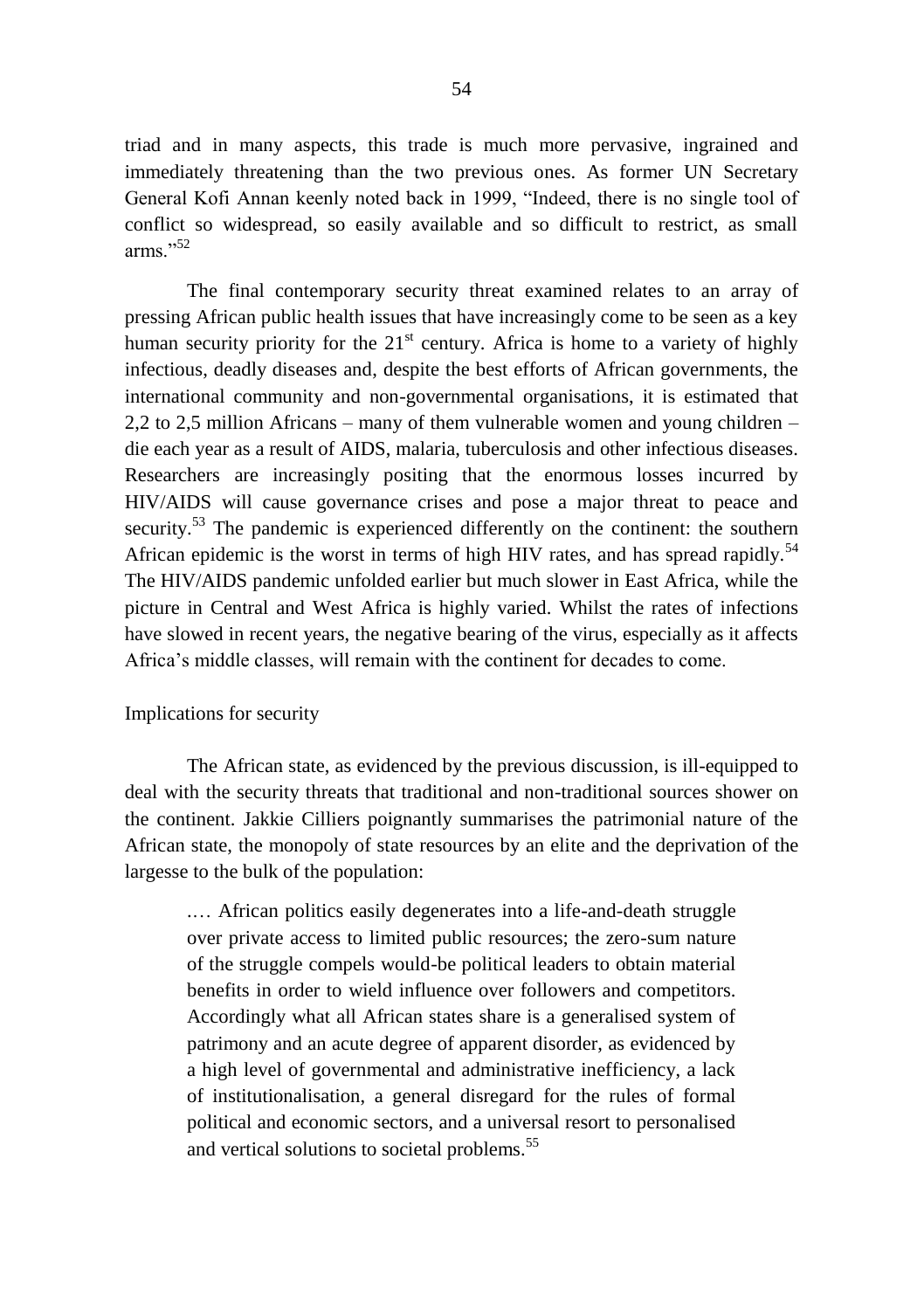The resultant patronage networks penetrate every facet of the state – including, in some instances, its security apparatus. Given the zero-sum nature of politics in the African state as discussed above, violence is often used by an incumbent regime to stay in power, and violence is used by those wishing to effect regime change. The doyen of neo-Realism, Kenneth Waltz, recognised the unique nature of the African context by excluding Africa from his analysis of 'the state' and further remarking that one needs to attain a certain level of self-consciousness as being a political entity before one can legitimately be viewed as a state.<sup>56</sup> In similar fashion, George Sorenson has also commented on the unique nature of the African context.<sup>57</sup> The classical security dilemma is turned on its head in that instead of domestic order and international threat there is domestic threat and international order.<sup>58</sup>

A variety of perspectives have been offered by security analysts and academics since the end of the Cold War in an attempt to explain Africa's security dynamics. James Goldgeier and Michael McFaul, for instance, characterise Africa as part of a global periphery wherein security dynamics could be explained in realist terms as part of a Hobbesian struggle for power.<sup>59</sup> According to this account, whereas liberal international politics is the norm in the global core, calculations of material interest and power balancing dominate as "predictability based on a set of shared norms does not exist" in the periphery.<sup>60</sup> Barry Buzan and Ole Waever offer a more sophisticated but similar approach, arguing that Africa is caught up in the regionalisation of international security, wherein patterns of enmity and amity, and relative material capabilities within particular 'regional security complexes' are crucial to understanding the continent's security dynamics.<sup>61</sup>

When analysing Africa's security dynamics, however, realist-inspired accounts prove to be problematic for both empirical and conceptual reasons.<sup>62</sup> In empirical terms, the emphasis of realism on states as unitary, rational and preeminent actors is often inappropriate when one considers the African situation as it firstly obscures the importance of non-state actors and the problematic nature of statehood on a continent where "the dividing line between 'states' and 'non-states' has become so blurred as to be virtually imperceptible".<sup>63</sup> Second, realist-inspired approaches tend to be poorly equipped to analyse the state–society interactions of a neo-patrimonial nature and their effect on the development of ostensibly 'national security' policies.<sup>64</sup> These accounts also do not reveal much about the attempts of ordinary Africans to provide for their own security, if necessary, by bypassing their states and developing alternative political communities. Realist-inspired approaches are also deficient inasmuch as their focus on material considerations leads to a neglect of the cultural dimensions of Africa's security dynamics. While Buzan and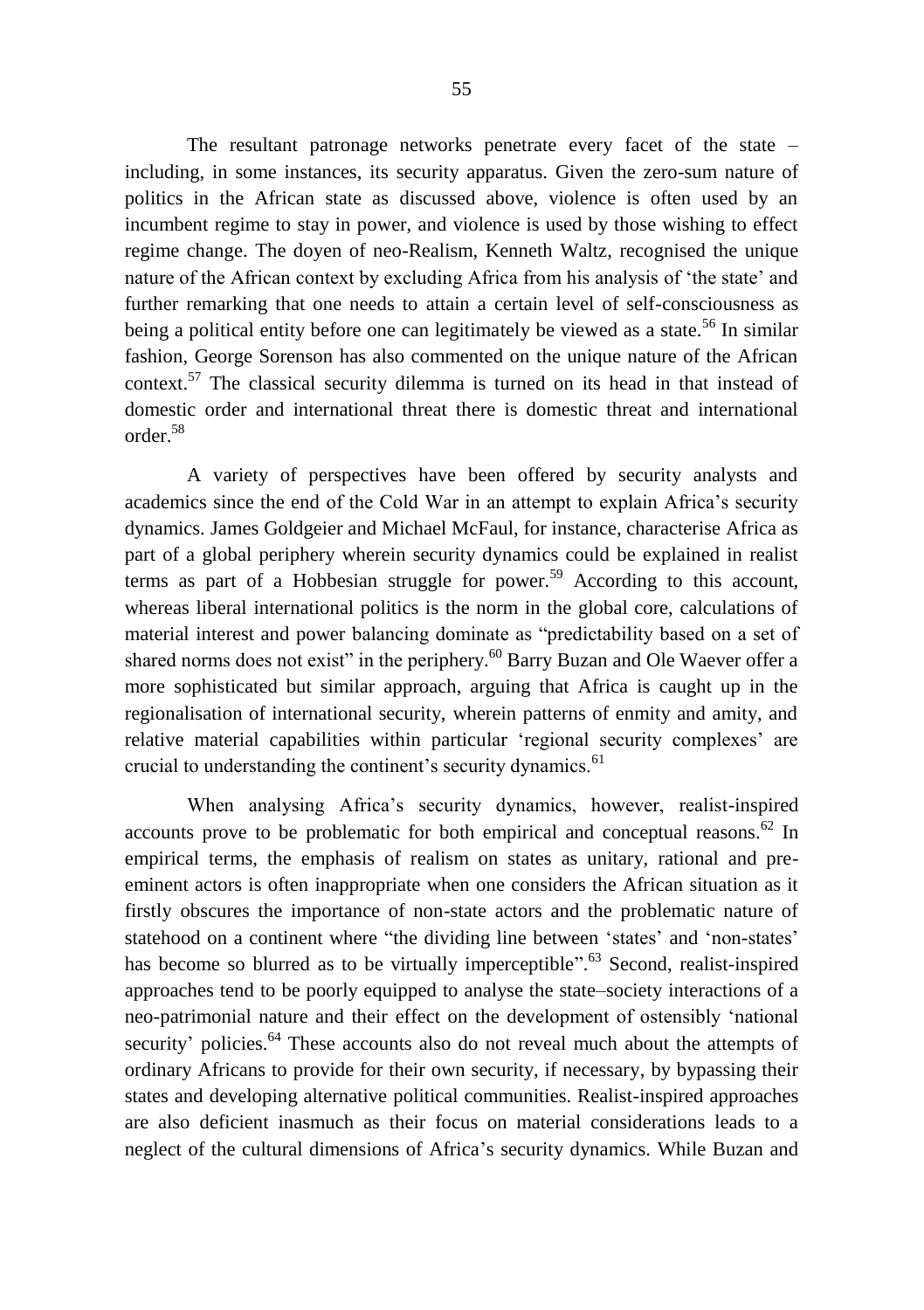Waever acknowledge the importance of non-state actors on the continent in their analysis, their focus on power relations and patterns of amity and enmity downplays the importance of the cultural belief shared by all African states, regardless of their position in the regional distribution of power or their definition of regional friends and enemies. 65

Throughout the  $20<sup>th</sup>$  century, states have looked to their immediate neighbours as potential sources of threat or protection.<sup>66</sup> By focusing on these neighbours, states have sought to develop rules and norms for how states in a particular regional grouping should act. It is argued that, since the regional level is where most of the successful post-1945 security arrangements have been achieved and where the mechanisms and precedents for solutions may already exist, it is the best point of departure to analyse and examine issues pertaining to security threats and their solutions. Barry Buzan argues that the relational nature of security makes it impossible to understand the national security patterns of a state without a firm understanding of the pattern of regional security independence in which it exists. $67$ 

#### **Regional security structures**

Regionalism implies co-operation among states in geographically proximate and delimited areas for the pursuit of mutual gain in one or more issue areas.<sup>68</sup> In most of the successful examples of regionalism, states that are already solid partners in political relations (based on shared and complementary values) devolve collective decisions to structures that supplement, rather than supplant, national institutions. Of course, proponents of realism, institutionalism and constructivism differ in their assessment of how states should interact in a post-Cold War era.<sup>69</sup> Realists argue that, as states are power and security maximisers, they may not cooperate with each other even when they share common interests because the 'self-help' nature of the international system makes cooperation difficult.<sup>70</sup> Institutionalists agree with realists that state behaviour is based on rational decision-making, but differ in that they view economic and political incentives as just as important as the pursuit for military security.<sup>71</sup> Constructivists argue that the structures of the international system are not just concerned with the distribution of material resources, but they include social interactions, which help to shape the actors' identities and interests, and not just their behaviour.<sup>72</sup>

Cooperative security is the most effective regional security structure in the post-Cold War era.<sup>73</sup> As with the two other alternative security structures – common security and comprehensive security – cooperative security attempts to broaden the definition of security beyond the traditional military concerns to include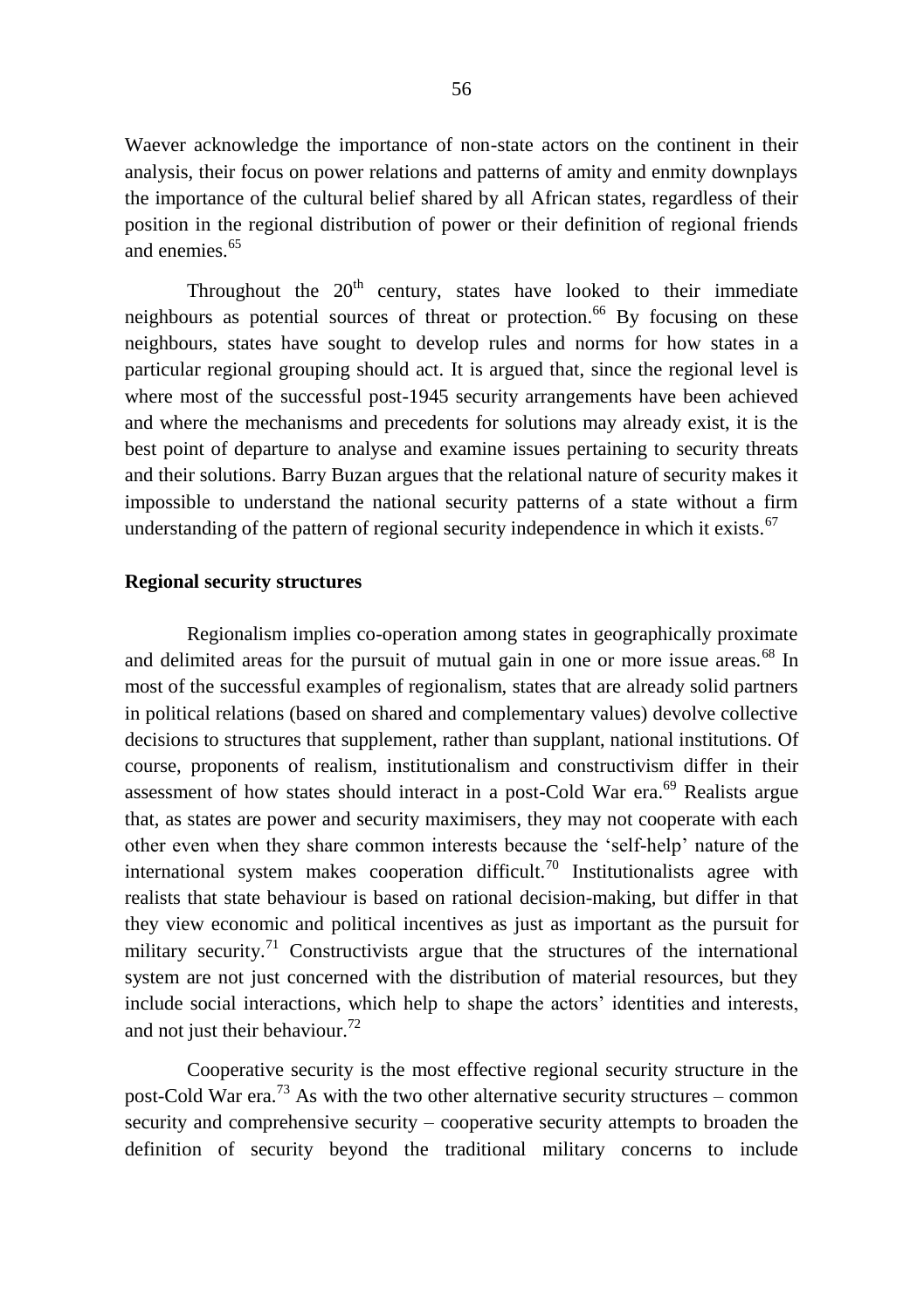environmental, economic and social concerns. Through this process, cooperative security endeavours to change state behaviour from one of competition with other states to cooperation with those states. Non-state actors are given a voice in international forums, and a gradual approach is adopted to promote the development of cooperation while accepting the need for some states to maintain more traditional structures of collective defence as insurance against rivals who may not be as committed to the cooperative process as they claim to be.<sup>74</sup> Simply put.

what cooperative security really provides is a means to challenge long-held or emergent fears, to overcome the hesitancy that accompanies political risk taking, to lower the walls that have been erected between societies, governments and countries in the wake of the colonial, pre-independence and Cold War periods, and to transcend the barriers of sectarian and national interests.<sup>75</sup>

Cooperative security encourages a constructivist approach to regional security. "The term [cooperative security] tends to connote consultation rather than confrontation, reassurance rather than deterrence, transparency rather than secrecy, prevention rather than correction, and interdependence rather than unilateralism."<sup>76</sup>

Based on the preceding discussion on the formation of the African state, it is clear that the rest of this article's approach will be based on the constructivist, cooperative security idea of how African states should interact regionally and subregionally. The existence of an African international society assumes a degree of regional awareness and collective identity to the extent that Africa became what Emanuel Adler called a "cognitive region".<sup>77</sup> That is to say that, following independence from colonial powers, African state leaders and diplomatic elites perceived themselves to be members of an 'African' international society based on a degree of shared historical experiences and cultural ties. Jackson and Rosberg therefore suggest, "'Africa' is a political idea as well as a geographical fact."<sup>78</sup> And at the heart of this notion was the ideology of African nationalism, and even perhaps Pan-Africanism.

#### **The origins of the African Union's security culture**

Security cultures are "patterns of thought and argumentation that establish pervasive and durable security preferences by formulating concepts of the role, legitimacy and efficacy of particular approaches to protecting values".<sup>79</sup> Security cultures help to establish the core assumptions, beliefs and values of decisionmakers about how security challenges can and should be dealt with through a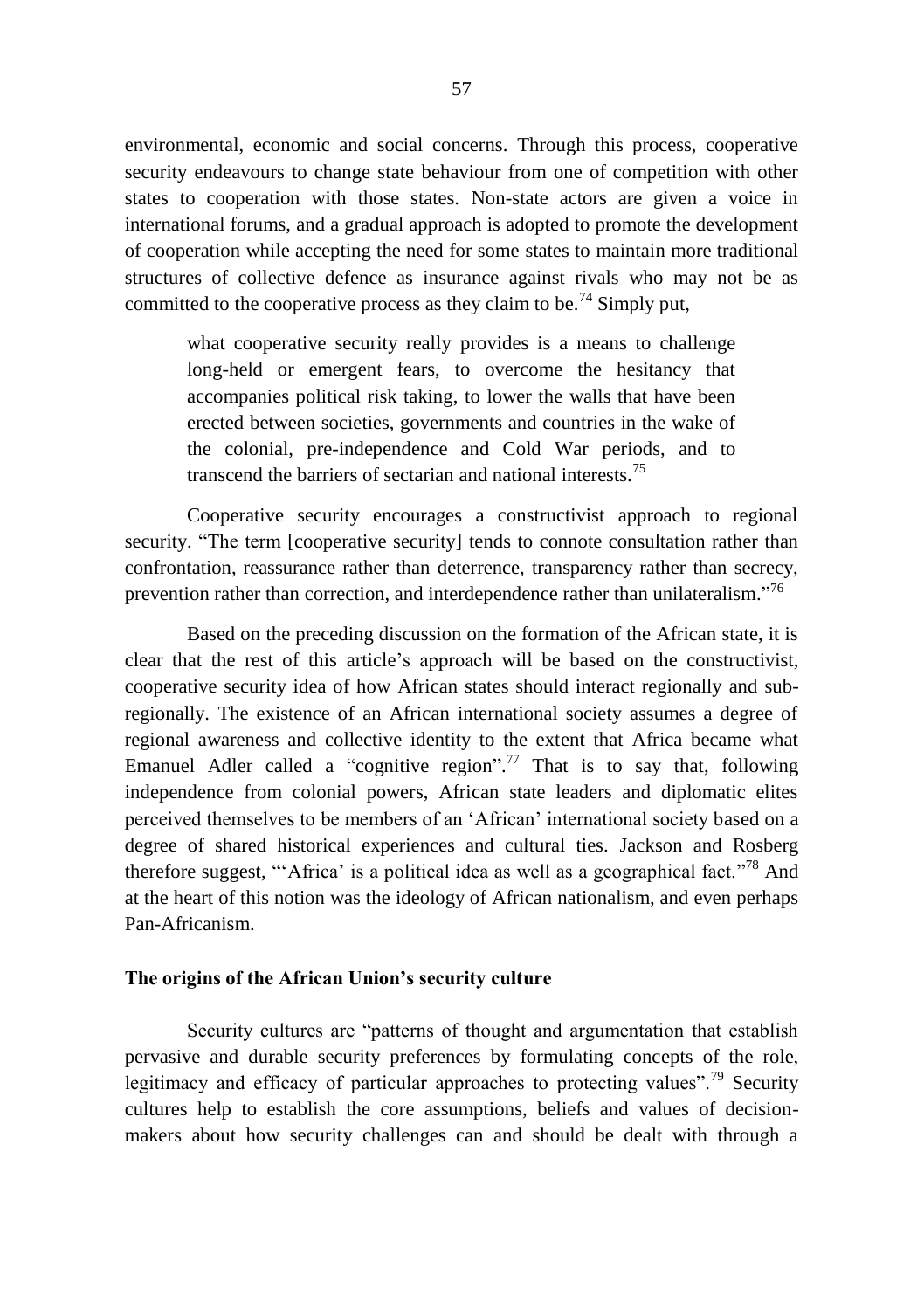process of socialisation. The African Union's (AU) security culture can be found in the documents and statements of the AU and its officials, in its predecessor (the Organisation for African Unity [OAU]) as well as in foreign policy pronouncements of its member states, particularly expressions of collective identity, solidarity and what counts as appropriate and legitimate conduct. $80$  The AU's security culture comprises a variety of interlocking beliefs that manifest themselves as behavioural norms, i.e. standards of what is considered to be or ought to be right or wrong, and which forbid certain activities and legitimate others – norms are "collective expectations about proper behaviour for a given identity".  $81$ 

The discourses about African identity articulated during the  $19<sup>th</sup>$  and  $20<sup>th</sup>$ centuries were based on the concept of Pan-Africanism.<sup>82</sup> The core of the concept referred to the idea "that all Africans have a spiritual affinity with each other and that, having suffered together in the past, they must march together into a new and brighter future" – the suffering, of course, referring to the colonial and slave trade periods.<sup>83</sup> The first formal discussions of Pan-Africanism took place during the 19<sup>th</sup> century outside of Africa (in the Caribbean, North America and Europe), and very few Africans participated in the Pan-African congresses until the fifth one, held in Manchester in 1945, where approximately one third of the delegates were African descendants. The first conference of the (then eight) independent African states was held in 1958 in Accra, Ghana. The Pan-African movement also enjoyed some support from Asia's newly independent states, particularly through the so-called 'spirit of Bandung', which became an important rallying call in both continents after the 1955 conference in Bandung, Indonesia. Apart from encouraging the campaign against apartheid in South Africa, Pan-Africanism made little practical headway and failed to instigate the formation of a pluralist society of sovereign states in Africa.<sup>84</sup>

#### **The establishment of the Organisation for African Unity**

The establishment of the OAU was a crucial moment in the process of norm socialisation in Africa.<sup>85</sup> The OAU was established in 1963 out of what Colin Legum describes as "historic necessity and a welter of conflicting political ideas and interests".<sup>86</sup> Haile Selassie noted at the time that the idea behind the establishment of the OAU was to "create a single institution to which we will all belong, based on principles to which we all subscribe".<sup>87</sup> This, however, was easier said than done. The eventual formation of the OAU reflected a rather fragile compromise between three distinct (and often competing) geopolitical currents that ran through the continent at the time, namely, Francophone, Anglophone and Arab.<sup>88</sup> The resultant ideological rifts within the continent produced by the early 1960s three major groups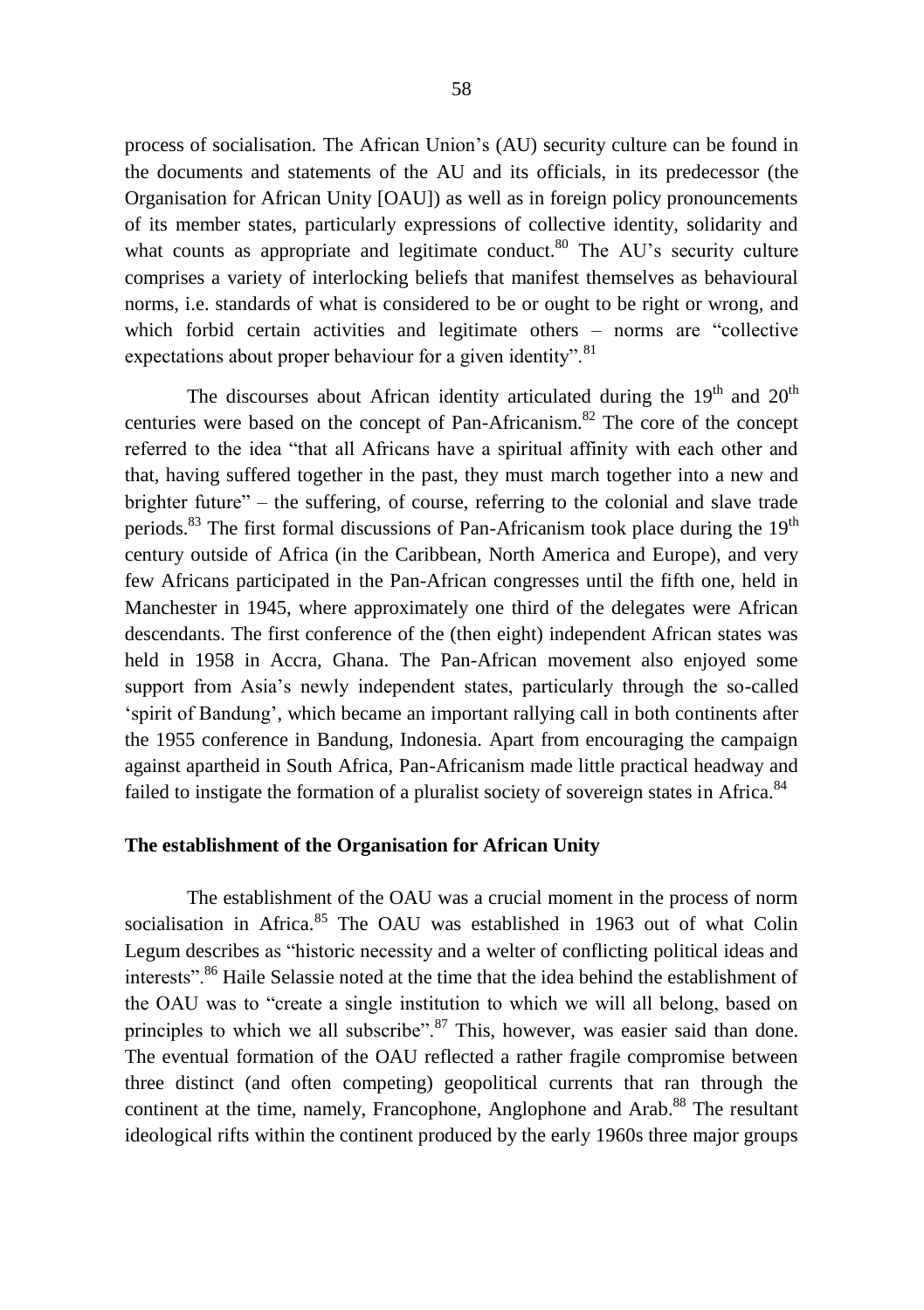of African states known as the Brazzaville, Casablanca and Monrovia blocs. The existence of the Brazzaville bloc was rather short-lived (it later joined the Monrovia bloc). In the run-up to the establishment of the OAU, the Monrovia and Casablanca groups disagreed over two main issues. The first issue was about how to liberate Africa from European rule. The main point of contention here was whether or not to endorse the National Liberation Front's struggle against the French in Algeria. The second issue pertained to the territorial partition of the continent.<sup>89</sup> By the time of the OAU negotiations, two competing visions of African unity had arisen:

- the first was dubbed the 'United States of Africa' where Kwame Nkrumah and Julius Nyerere argued for a single continental government; and
- the second vision was that of African unity called the 'United Nations of Africa', which won the day and was exemplified by the creation of an organisation of newly independent sovereign African states, the OAU.

Four of the OAU's subsequent 'articles of faith', as set out in Article 3 of its Charter in particular, provided the foundation for the organisation's security culture.<sup>90</sup> First, imperialism was identified as the principle obstacle to achieving African unity, which meant that African disputes had to be quarantined from external, non-African influences. The second principle was that of sovereign equality, and as Legum observes, "consensus politics is, in fact, a crucial aspect of the 'African way of doing things'".<sup>91</sup> The third principle relates to the institutionalisation of the norm of non-intervention in line with the United Nations Charter and the principle of sovereign equality. As Nyerere stated, this norm meant "we must avoid judging each other's internal policies, recognising that each country has special problems".<sup>92</sup> The final principle that contributed to the OAU's security culture was that of *uti possidetis<sup>a</sup>*.

At a Council of Ministers meeting in 1979, the OAU decided to divide Africa into five sub-regions corresponding to the number of regional economic communities (RECs) in existence at the time while promoting the establishment of others at the same time: Northern, Southern, Western, Eastern and Central Africa.<sup>93</sup> The 1991 Abuja Treaty, which sought to rationalise the Pan-African and regional agendas, established that the RECs would form part of the constitutive elements of a Pan-African integration agenda. The AU has retained this organisational structure. More of this will be discussed later.

<sup>&</sup>lt;sup>a</sup> *Uti possidetis* is the legal doctrine that colonial administrative boundaries would become international boundaries when the political unit in question achieved independence. Williams, PD. "From non-intervention to non-indifference: The origins and development of the African Union's security culture". *African Affairs* 106/423. 2007. 261.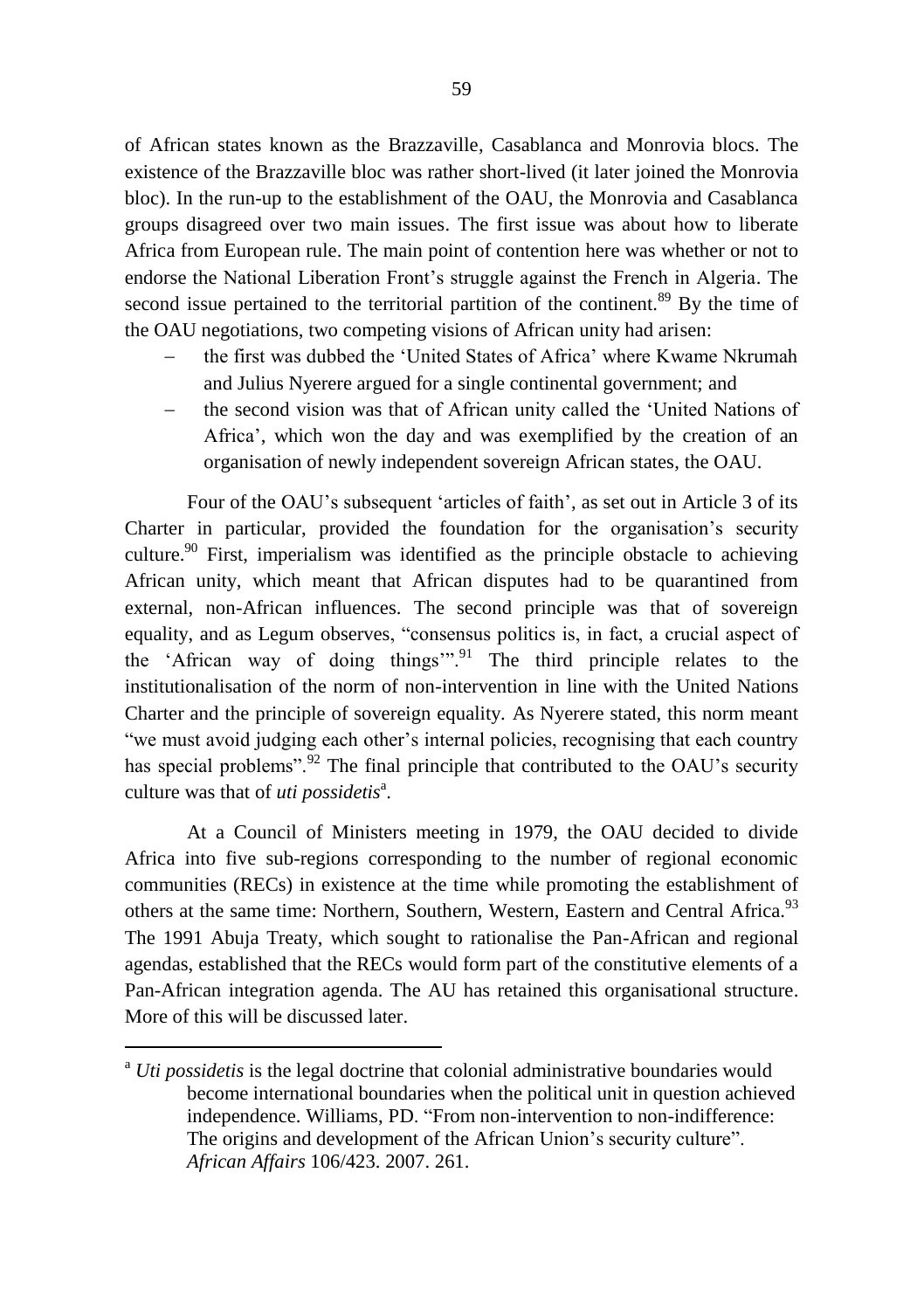Notwithstanding the adoption in 1981 of the African Charter on Human and Peoples' Rights, which listed all the civil rights as well as numerous secondgeneration rights, the OAU did not fare very well in the promotion of human rights.<sup>94</sup> Even though it was decided in 1998 to strengthen the human rights regime with the establishment of the African Court on Human and Peoples' Rights, the Court only entered into force in January 2004, after the OAU had been replaced by the AU. The OAU also did not fare very well in the field of directly security-related activities.<sup>95</sup> Although the organisation managed to institutionalise a number of norms and standards, the OAU was never able to enforce them effectively on the member states. Arguably the most poignant example in this regard is the outlawing of the use of 'dogs of war' or mercenaries with the 1985 Convention for the Elimination of Mercenarism in Africa, which has had little preventive powers in the use of mercenaries and private military companies by states such as Sierra Leone during its protracted civil war.

Besides the setting of standards and norms, the OAU also took institutional steps to upgrade its conflict prevention and management capacity.<sup>96</sup> The AU, for example, incorporated the 1993 Declaration on the Establishment of the OAU of a Mechanism for Conflict Prevention, Management and Resolution (MCPMR) into its enforcement mechanism under the AU Peace and Security Council (AUPSC).<sup>97</sup> The OAU also ventured into the field of peace support operations in Chad (1981–1982), Rwanda (1990–1993), Burundi (1993–1996) and the Comoros (1997–1999) on a couple of occasions, all of which were singularly ineffective to most accounts.

The central tenets of the OAU's security culture did not remain static but developed in response to a variety of internal and external factors, eventually producing two new norms related to unconstitutional governments and humanitarian intervention. 98

#### **The African Union**

The ambitious design of the AU as the successor of the OAU, as set out in its 2000 Constitutive Act (CAAU), was already taking shape at a remarkable pace in 2004.<sup>99</sup> Less than two years after the AU's inauguration in Durban, South Africa, member states were already busy moving from the paper and ratification process to the launch of two key organs of the organisation: the Peace and Security Council (PSC) and the Pan-African Parliament (PAP). The new institutions were intended to ensure a greater degree of enforcement and oversight of the AU's decisions. The perceived weakness of the OAU was that it lacked both the will and the means to enforce its decisions given that commitments made by heads of states and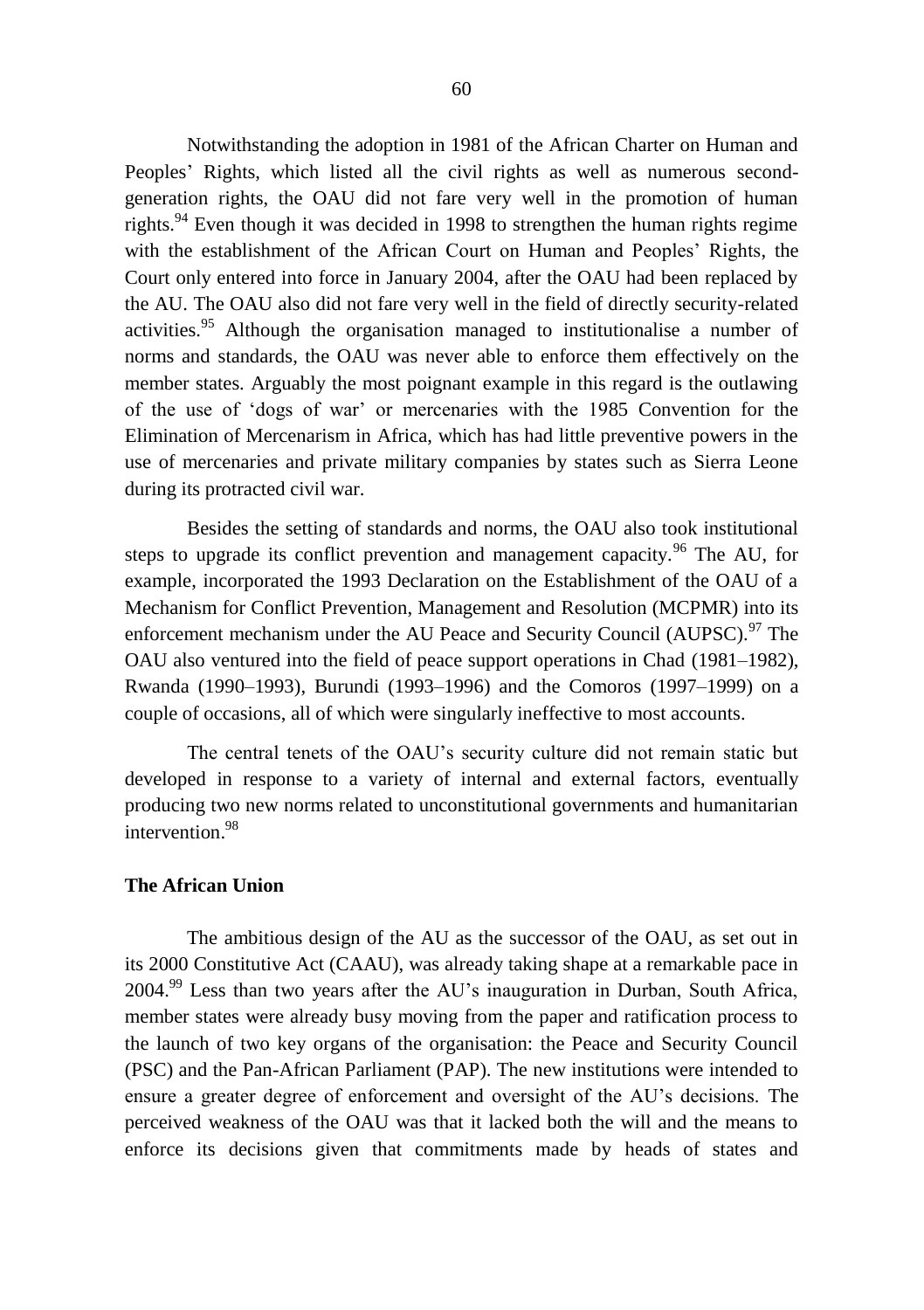governments to peace and security, respect for democracy, human rights and the rule of law, were often broken with impunity.

The CAAU underlined the need to "promote peace, security and stability as a prerequisite for the implementation of our development and integration agenda" (Art. 3f), just as it expressed the determination to promote and protect human and peoples' rights, consolidate democratic institutions and culture, and to ensure good governance and the rule of law (Art. 3h and 3g).<sup>100</sup> One could argue that there are seven norms, which the AU adopted and institutionalised that constitute the AU's central tenets of its security culture (as contained in the CAAU):

- sovereign equality of members (Art. 4a);
- non-intervention by member states (Art. 4g);
- anti-imperialism/African solutions first;
- *uti possidetis* (Art. 4b);
- non-use of force/peaceful settlement of disputes (Art. 4e, 4f, 4i);
- condemnation of unconstitutional changes of governments (Art. 4p); and
- the Union's right to intervene in a member state in grave circumstances  $(Art. 4h).$ <sup>101</sup>

What is of particular interest is the decision to establish the continent's first continent-wide, regional, collective security system, the AUPSC. It was agreed at the Addis Ababa Summit in July 2002 to establish the AUPSC, intended as "an operations structure for the effective implementations of the decisions taken in the areas of conflict prevention, peace-making, peace support operations and intervention, as well as peace-building and post-conflict reconstruction".<sup>102</sup> The AUPSC joined the ranks of the Economic Community of West African States Mechanism on Conflict Prevention, Management and Resolution, Peace-Keeping and Security (ECOWAS Mechanism) and the South African Development Community Organ of Politics, Defence and Security Cooperation (SADC Organ) as one of the three African mechanisms established to manage the conflict on the continent through, inter alia, military intervention and diplomacy.<sup>103</sup>

# The African Union's Peace and Security Council

The Protocol on the AUPSC entered into force on 26 December 2003 following ratification by 27 of the AU's 54 member states.<sup>104</sup> The Protocol on the AUPSC was adopted pursuant to Article 5(2) of the CAAU "as a standing decisionmaking organ for the prevention, management and resolution of conflicts" and to serve as "a collective security and early-warning arrangement to facilitate timely and efficient response to conflict and crisis situations in Africa".<sup>105</sup> Under Article 22, the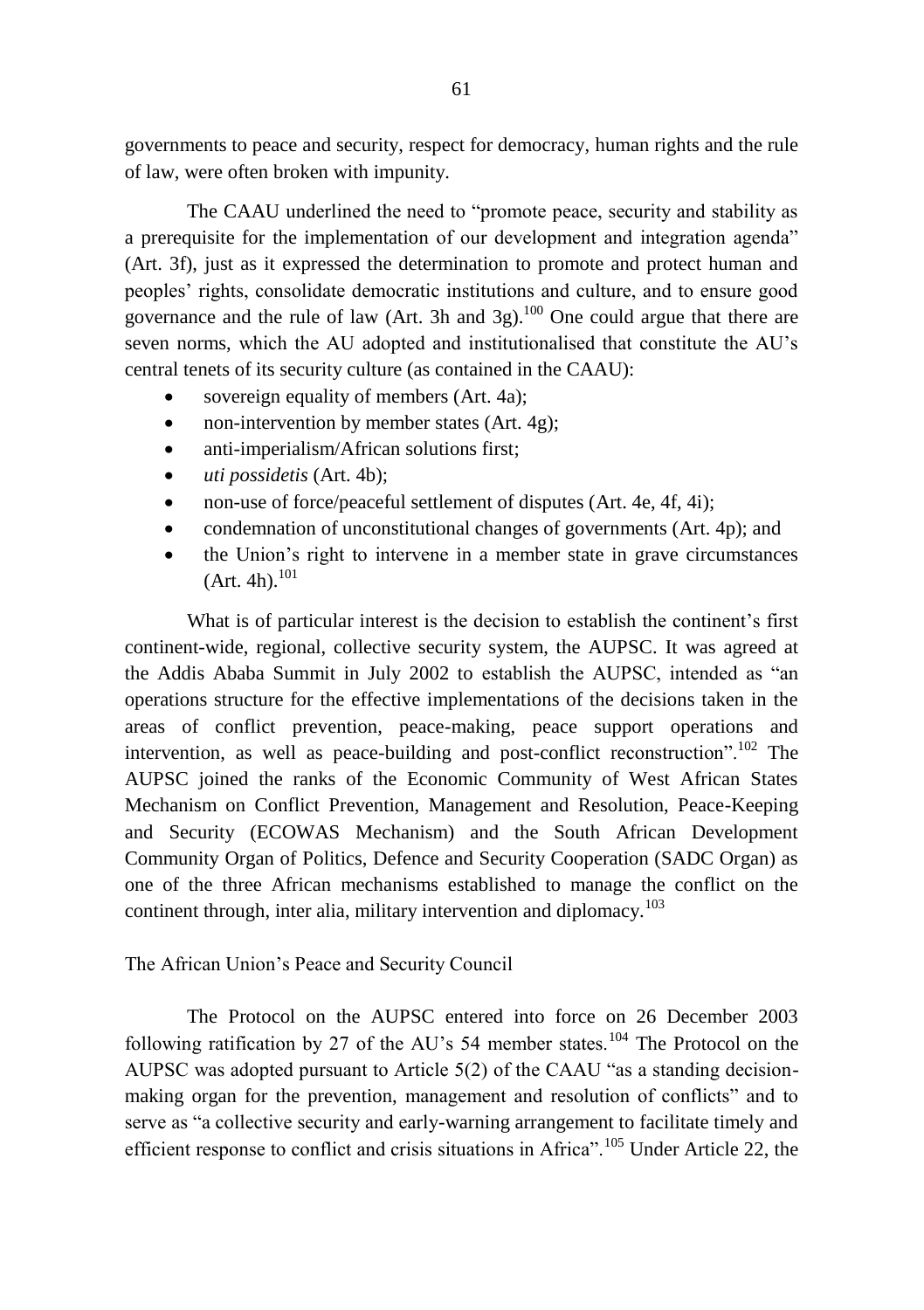AUPSC replaced the Cairo Declaration and superseded the resolutions and decisions of the OAU's MCPMR.<sup>106</sup> The objectives of the AUPSC are therefore not new to the African political landscape, and they complement the principles enshrined in Article 3 of the  $CAAU^{107}$  while echoing the collective security framework suggested by the 1991 Draft Kampala Document for the Conference on Security, Stability, Development and Cooperation in Africa.<sup>108</sup>

## **Objectives**

The key objectives of the AUPSC are to –

- promote peace, security and stability<sup>109</sup>:
- guarantee the protection and preservation of life and all property, the wellbeing of the African people and their environment, as well as the creation of conditions conducive to sustainable development:<sup>110</sup>
- anticipate and prevent conflicts: $111$
- promote and implement peace-building and post-conflict reconstruction activities:<sup>112</sup>
- co-ordinate and harmonise continental efforts in the prevention and combating of international terrorism; $^{113}$
- develop a common defence policy; $^{114}$  and
- promote and encourage democratic practices, good governance and the rule of law; protect human rights and fundamental freedoms; respect for the sanctity of human life and international humanitarian law.<sup>115</sup>

# Composition

The composition of the AUPSC is not entirely unique and in some ways it even reflects the structure of the United Nations Security Council (UNSC), particularly on issues concerning membership, core functions and the voting process.<sup>116</sup> This may be, in part, because the AU relied on UNSC staff and advisors during the drafting of the Protocol. One glaring difference, however, is that the AUPSC's composition is much more democratic than that of the UNSC as it does not have any provisions for permanent membership. Similar to the UNSC, the AUPSC is composed of fifteen members who serve two- and three-year terms.<sup>117</sup> AUPSC members are "elected on the basis of equal rights" and according to the "principle of equitable representation and rotation".<sup>118</sup> Prospective members are selected according to numerous criteria, including their ability and willingness to uphold, promote, financially support and advocate the principles of the AU and to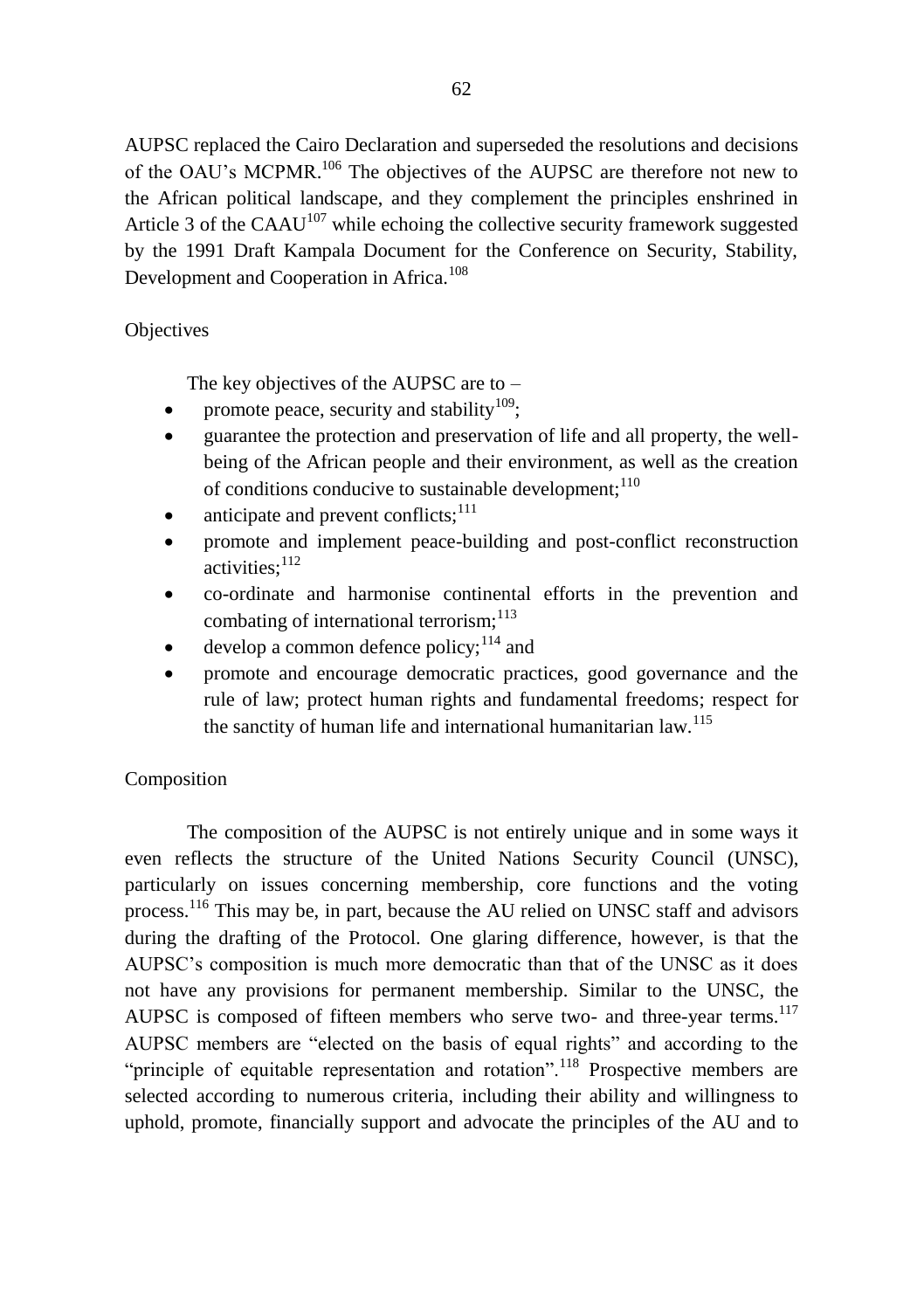participate actively in sub-regional and regional peace-making and peace support operations.<sup>119</sup>

#### Powers

The AUPSC is empowered to carry out several important functions that complement and contradict the other security mechanisms already in existence at the time of establishment, including the ECOWAS Mechanism, the SADC Protocol and the Inter-Governmental Authority on Development (IGAD) conflict mechanism. The ECOWAS Mechanism and SADC Protocol will be discussed in more detail in subsequent sections. It is interesting to note that the IGAD Mechanism made no provision for peacekeeping and/or peace enforcement.<sup>120</sup> Some of the extraordinary powers that the AUPSC have are included in Article 7 of the Protocol, and the Council may:

- authorise the mounting and deployment of peace support missions;
- recommend to the Assembly to intervene in a member state in case of grave circumstances, namely war crimes, crimes against humanity and genocide;
- institute sanctions whenever an unconstitutional change of government takes place;
- implement the common defence policy of the AU;
- follow up on progress made by member states towards the promotion of democratic practices, good governance, the rule of law, protection of human rights and fundamental freedoms, respect for the sanctity of human life and international humanitarian law; and
- support and facilitate humanitarian action in situations of armed conflicts or major environmental disasters.<sup>121</sup>

## Organs

The AUPSC Protocol also made provision for the establishment of three noteworthy operational organs: the Panel of the Wise, the Continental Early Warning System (CEWS) and the African Standby Force (ASF).<sup>122</sup> The Panel advises and supports the "efforts of the Peace and Security Council and those of the Chairperson of the Commission, particularly in the area of conflict prevention" and on "all issues pertaining to the promotion and maintenance of peace, security and stability in Africa".<sup>123</sup> The Panel comprises five eminent African personalities who have made an "outstanding contribution to the cause of peace, security and development on the continent".<sup>124</sup> The Panel has also produced a number of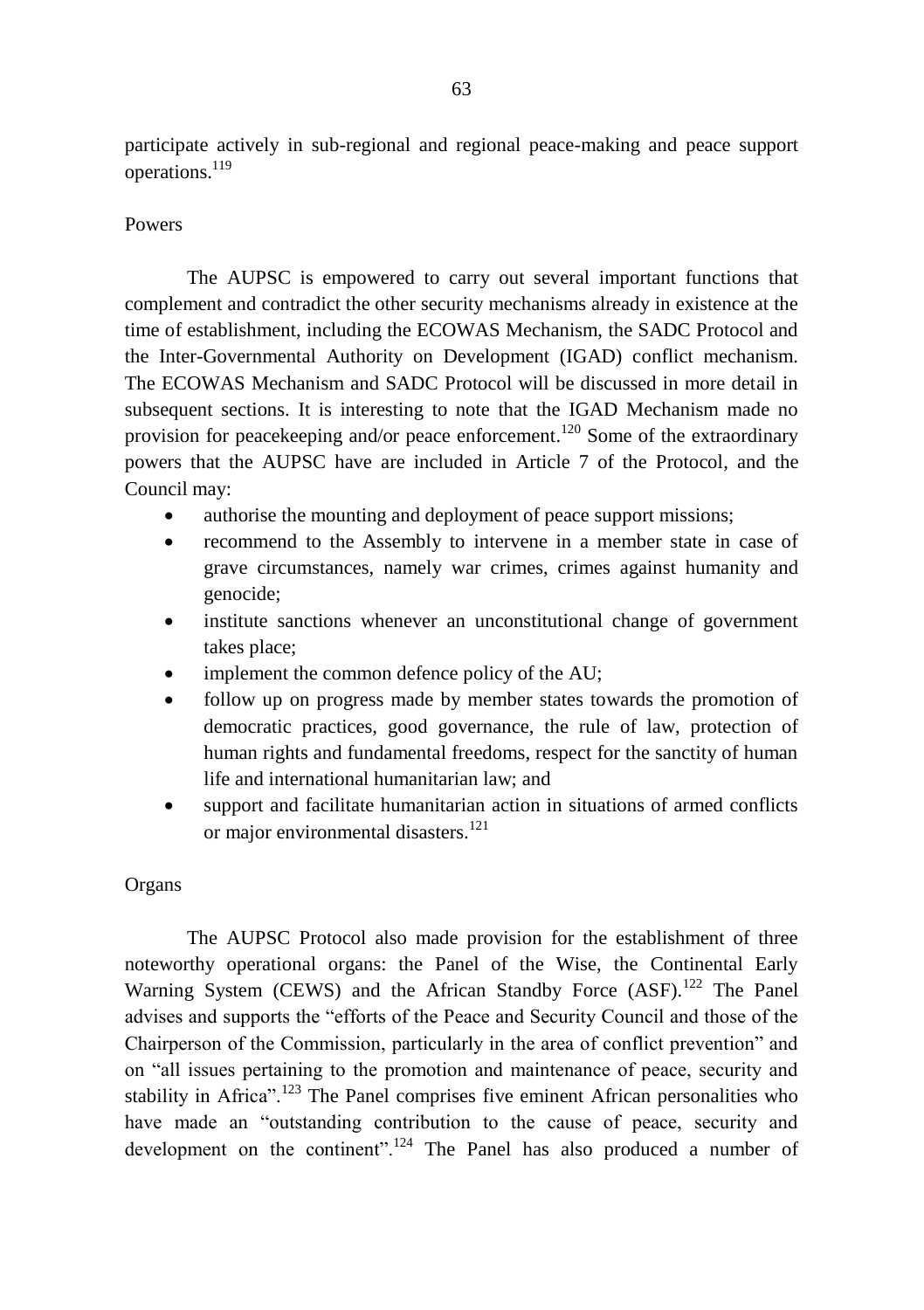thematic reports on issues relevant to peace and security on the continent, such as matters relating to non-impunity, women and children in conflicts, and electoral disputes.<sup>125</sup>

A growing realisation of the importance of proactive measures to prevent conflicts rather than reactive measures to deal with conflicts resulted in the creation of the CEWS. The CEWS is an appendage of the OAU's MCPMR, which was also integrated into the AUPSC, and is mandated to supply the Commission (AU Secretariat) with timely information and analysis "to advise the Peace and Security Council on potential conflicts and threats to peace" and to recommend courses of action with the purpose of taking early action.<sup>126</sup> The Protocol states that the CEWS will consist of an "observation and monitoring center" that will be referred to as the "Situation Room", which will be responsible for the collection of data and its analysis relating to conflict on the continent.<sup>127</sup> It was envisaged that the CEWS would be linked to sub-regional conflict mechanisms in the five sub-regions of Africa, including the ECOWAS Mechanism, the SADC Organ and the IGAD Mechanism.<sup>128</sup> A further five sub-regional and REC mechanisms also form part of the CEWS system, including the Arab Maghreb Union (AMU), the East African Community (EAC), the Common Market for Eastern and Southern Africa (COMESA), the Economic Community of Central African States (ECCAS) and the Community of Sahel and Saharan States (CEN-SAD).<sup>129</sup>

The ASF is arguably the most important organ in the AUPSC framework.<sup>130</sup> More than ever before, it was realised that there was an urgent need for robust responses to the challenges of peace and security on the continent.<sup>131</sup> In May 2003, the African Chiefs of Defence and Security began deliberations on how the AU could conduct interventions into states with identifiable 'grave circumstances' while conforming to the principles of non-interference and the responsibility to protect enshrined in the CAAU. Towards the end of 2004, what emerged was the creation of an ASF operating under the auspices of the AUPSC.<sup>132</sup> The ASF is a rapid deployment force "composed of standby multidisciplinary contingents, with civilian and military components".<sup>133</sup> It is sanctioned to conduct several types of operations, including:

- $\bullet$  observation and monitoring missions;<sup>134</sup>
- other types of peace support missions; $135$
- intervention in a member state in respect of grave circumstances or at the request of a member state in order to restore peace and security, in accordance with Article  $4(h)$  and (i) of the CAAU;<sup>136</sup>
- preventive deployment in order to prevent (i) a dispute or a conflict from escalating, (ii) an ongoing violent conflict from spreading to neighbouring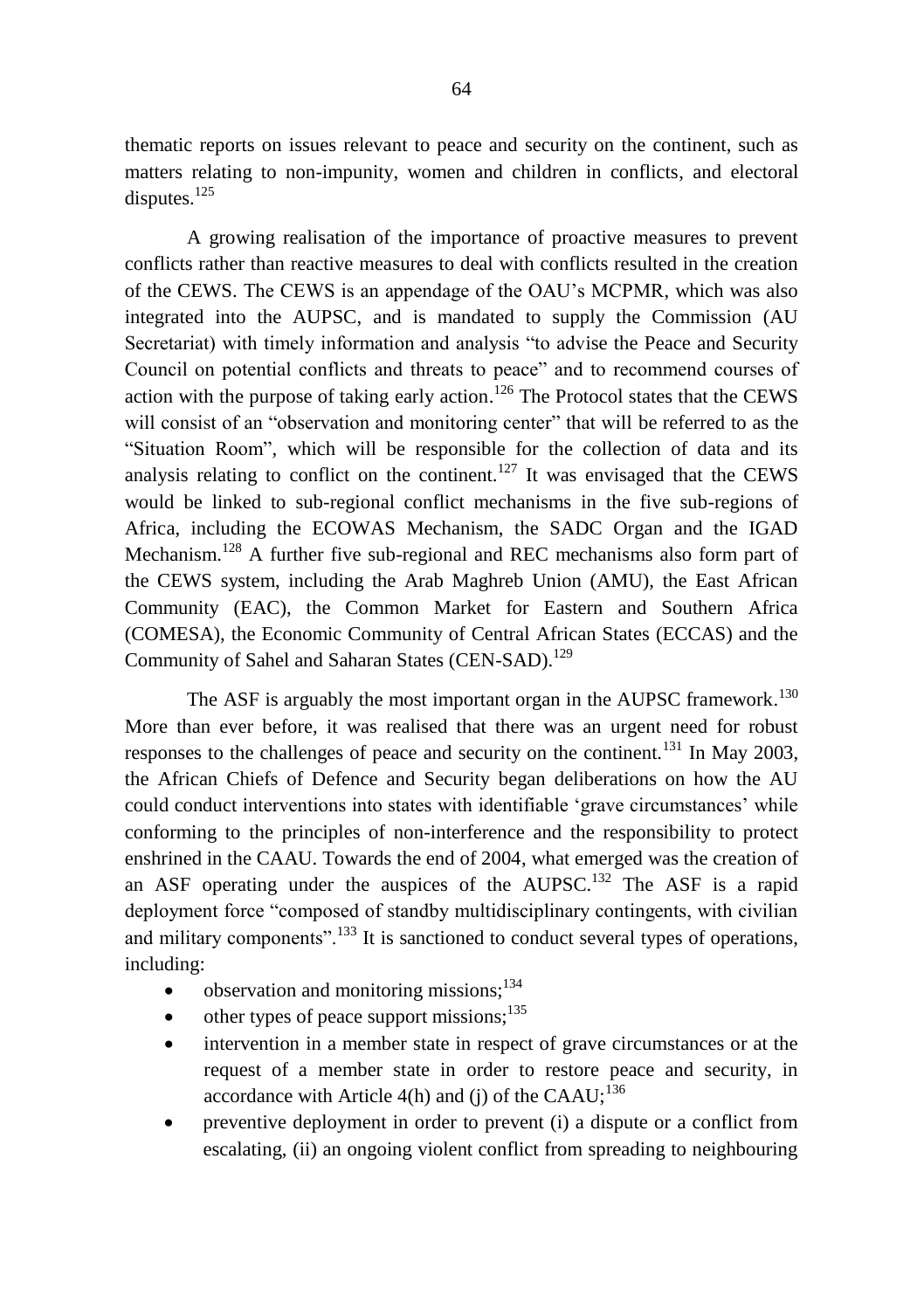areas or states, and (iii) the resurgence of violence after parties to a conflict have reached an agreement:<sup>137</sup>

- peace-building, including post-conflict disarmament and demobilisation;<sup>138</sup>
- humanitarian assistance to alleviate the suffering of civilian populations in conflict areas and support efforts to address major natural disasters;<sup>139</sup> and
- any other functions as may be mandated by the Peace and Security Council or the Assembly.<sup>140</sup>

The ASF was to be organised into five regional brigades (each comprising 5 000 personnel bringing the total to 25 000 personnel) to correspond with the existing five regional groupings of the AU:

- the Southern African Development Community Brigade (SADCBRIG);
- the East African Peace and Security Mechanism known more commonly as the Eastern Africa Standby Brigade (EASBRIG);
- the North African Regional Capability Brigade, better known as the North African Standby Brigade (NASBRIG);
- the Economic Community of West African States Brigade (ECOBRIG); and
- the Economic Community of Central African States Brigade (ECCASBRIG) also known as the Multinational Force of Central Africa<sup>141</sup>

It is expected that the ASF will be fully operational by  $2015$ .<sup>142</sup> Should preventive diplomacy through either the chairperson of the Commission or the Panel of the Wise fail in conflict resolution attempts, the AUPSC system should trigger the rapid deployment of a standby force of peacekeepers to prevent or reduce bloodletting.<sup>143</sup>

The African Union Peace and Security Council and sub-regional security mechanisms

The sub-regional conflict mechanisms of sub-regional bodies such as ECOWAS, SADC and IGAD "are part of the overall security architecture of the Union".<sup>144</sup> In this context, the AU commits itself to "harmonise and coordinate"<sup>145</sup> and partner with sub-regional mechanisms to achieve peace, security and stability on the continent through the exchange of information and analyses,  $146$  and the establishment of liaison offices in the regional mechanisms.<sup>147</sup> Although the AU's proposed collective security framework is much more democratic, transparent and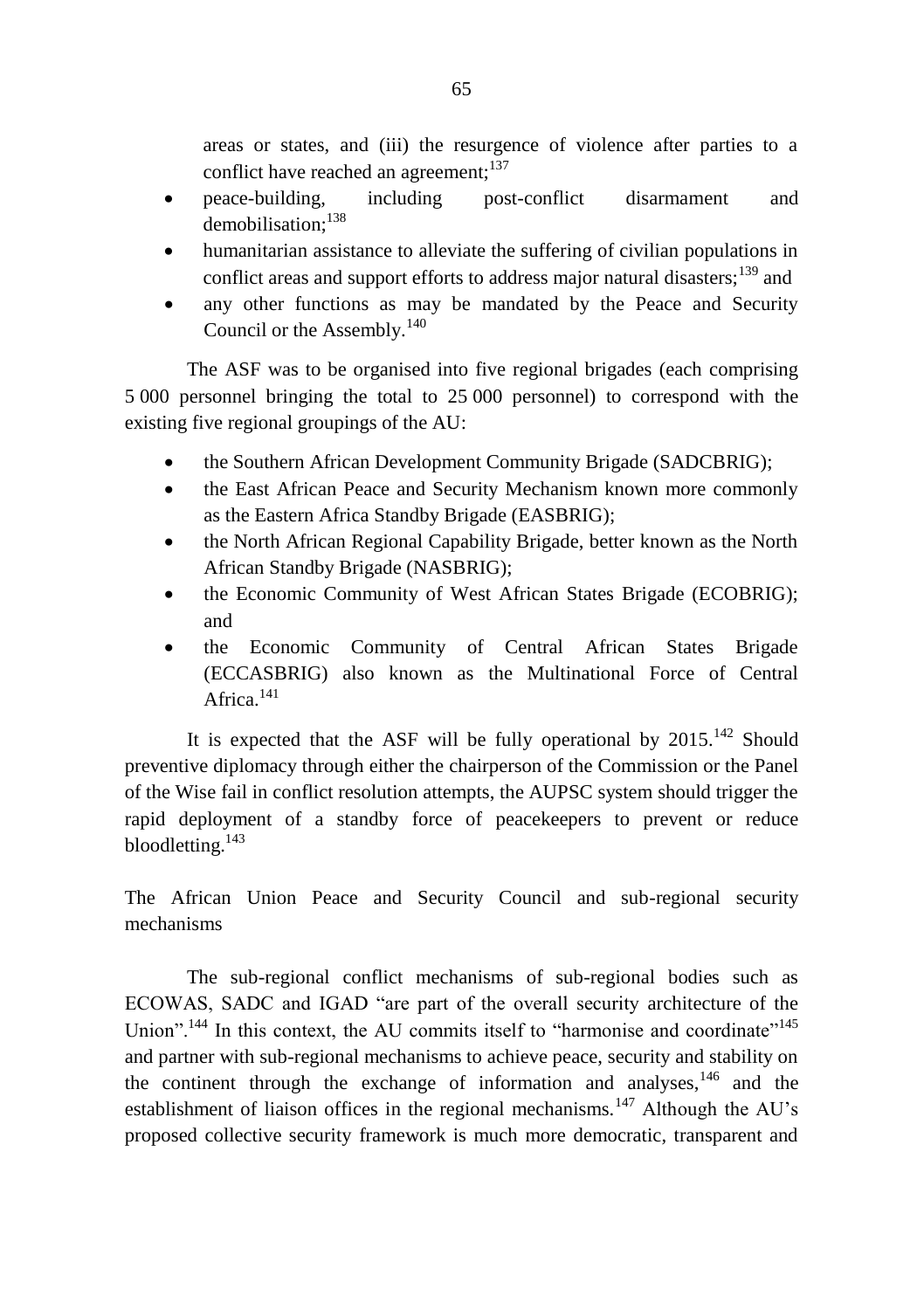inclusive than that of its predecessor, the OAU, there are a couple of worrying stumbling blocks related to inter-African regional conflicts of law which exist among the AU, ECOWAS and SADC that have not enjoyed sufficient attention by the AU $I$ <sup>148</sup>

Since the end of the Cold War, it has become increasingly fashionable to suggest that regional and sub-regional organisations should play a more prominent role in the political, economic and security sectors, a concept that is based on the principle of subsidiarity.<sup>149</sup> The AUPSC has assigned itself primary responsibility for promoting peace, security and stability in Africa, a designation that in the jurisdictional sense supersedes any such claim made by other African organisations. <sup>150</sup> The AU pays due tribute to the subsidiarity principle 'upwards' by acknowledging the supreme authority in matters of peace and security of the UNSC.<sup>151</sup> As for the implications 'downwards', though, the matters are less clear. The AU views sub-regional organization not as instances of first resort, but there are referred to as implementing organs of the AU.<sup>152</sup>

The intervention by ECOWAS in Liberia in 1990 brought the organisation to international attention, in part because it showed the world that regional structures will not stand idly by whilst massive crimes are perpetrated by the different factions involved in conflict. Furthermore, the conceptual and empirical sanctity of the norms of sovereignty and non-intervention in a state's affairs will not serve as a barrier behind which massive crimes can be perpetrated. The ECOWAS intervention in Liberia was regarded as a success. Likewise, the assistance of a large Nigerian-led military ECOWAS force led to the successful restoration of Kabbah as president in Sierra Leone in 1998.<sup>153</sup> In both cases, ECOWAS established its Cease-fire Monitoring Group, ECOMOG, which helped to restore peace and stability to these two countries.<sup>154</sup> Both interventions were merely supplemented and supported by UN missions (UNMIL in Liberia and UNOMSIL and later UNAMSIL in Sierra Leone) and it is thus argued that regional organisations – although suffering from some structural malaises, such as a lack of financial and manpower support – are able to react to a conflict situation in their region much quicker, with expert knowledge of the region not necessarily available to regional or international organisations, even if it is only until it can be supported and/or supplemented by an AU or UN mission.

The extent to which regional organisations are better suited than global or even regional institutions (such as the UN and AU respectively) to respond adequately to the security and developmental problems confronted by the world's different regions remains a matter of debate to students and practitioners of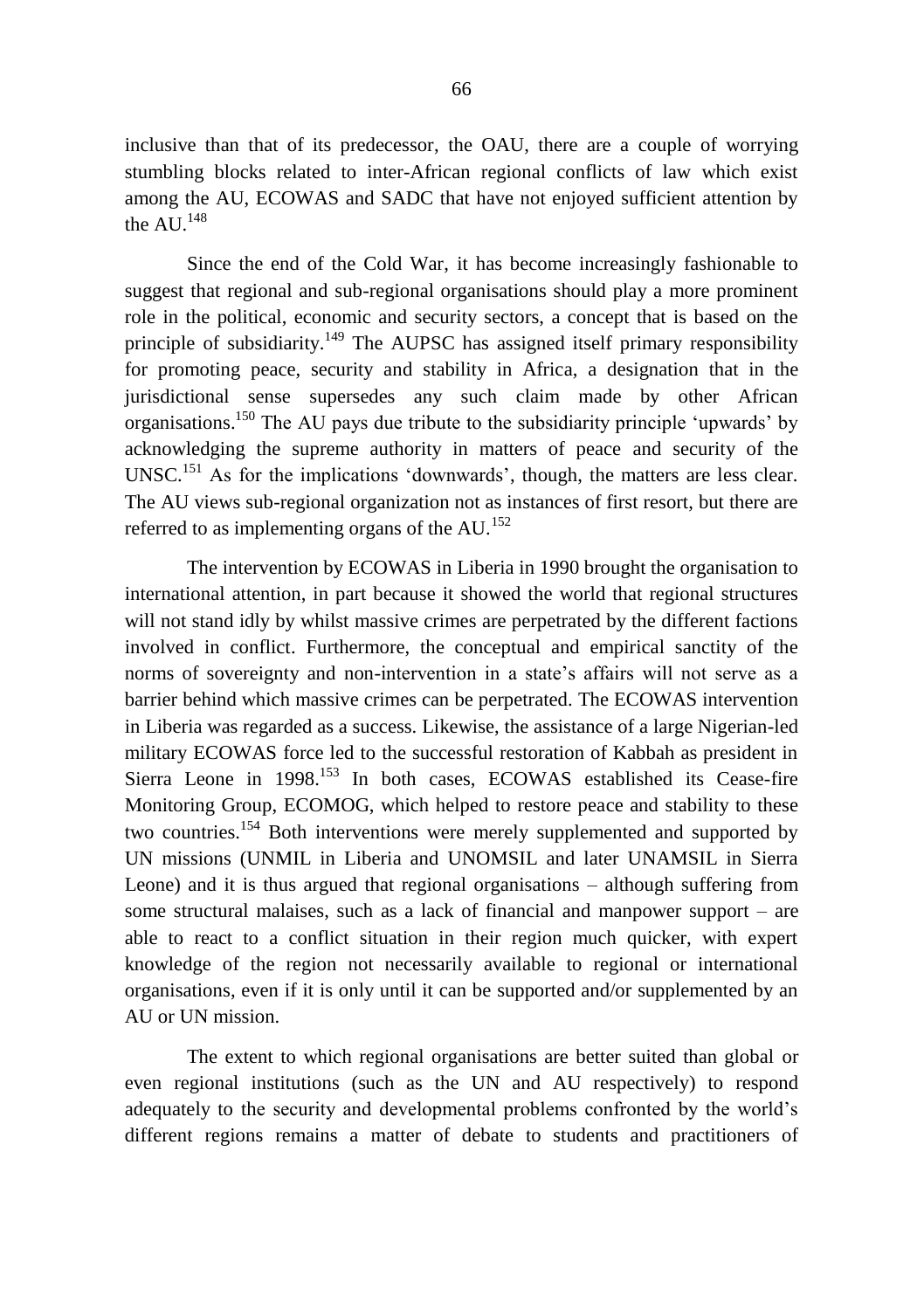international relations. <sup>155</sup> The laws of intervention of the AU and ECOWAS are complementary.<sup>156</sup> The AU under both the CAAU and the AUPSC Protocol may authorise interventions to forestall war crimes, crimes against humanity and genocide. Similarly, the ECOWAS, under both the Framework Establishing the ECOWAS Mechanism for Conflict Prevention, Management, Resolution, Peace-Keeping and Security, and the ECOWAS Mechanism, may invoke a right of 'humanitarian intervention' in three specific cases. However, the law of the SADC as prescribed in the SADC Organ on Politics, Defence and Security and the SADC Protocol on Politics, Defence and Security Co-Operation contradicts the law of the AU and ECOWAS.<sup>157</sup> SADC law permits interventions to remedy war crimes, crimes against humanity and genocide,<sup>158</sup> and to forestall military coups or other threats to legitimise authority,<sup>159</sup> but forbids any such action without prior authorisation from the UNSC. Furthermore, one of the guiding principles of the SADC Organ is that military intervention of whatever nature shall be decided upon only after all possible political remedies have been exhausted in accordance with the AU Charter and UN Charter. 160

However, the prominent role that the AU has assigned to sub-regional organisations and RECs will allow the AU to build on their comparative advantage, experience and established frameworks and mechanisms for conflict prevention, management and resolution.<sup>161</sup> The proximity of sub-regional organisations to the conflict provides them with a better understanding of its dynamics, key players and context-specific management and resolution options. Sub-regional leaders and organisations may also be considered to be more accountable and legitimate in their pursuits than Pan-African and international organisations, and they therefore may have a greater stake in finding a peaceful solution to the conflict.

#### **Outlook**

The article set out by examining the complexities and intricacies of the African state, which were inherited through the historical processes of its formation. In many cases, the African state is plagued by widespread corruption, it does not possess a monopoly of coercive force over its territory, and it has to grapple with processes of endeavouring to tie a multiplicity of formal and informal power relations together. The resultant predatory states are therefore ill-equipped to deal with the security threats that traditional and non-traditional sources discussed in this article shower on the continent.

A variety of perspectives have been offered by security analysts and academics since the end of the Cold War in an attempt to explain Africa's security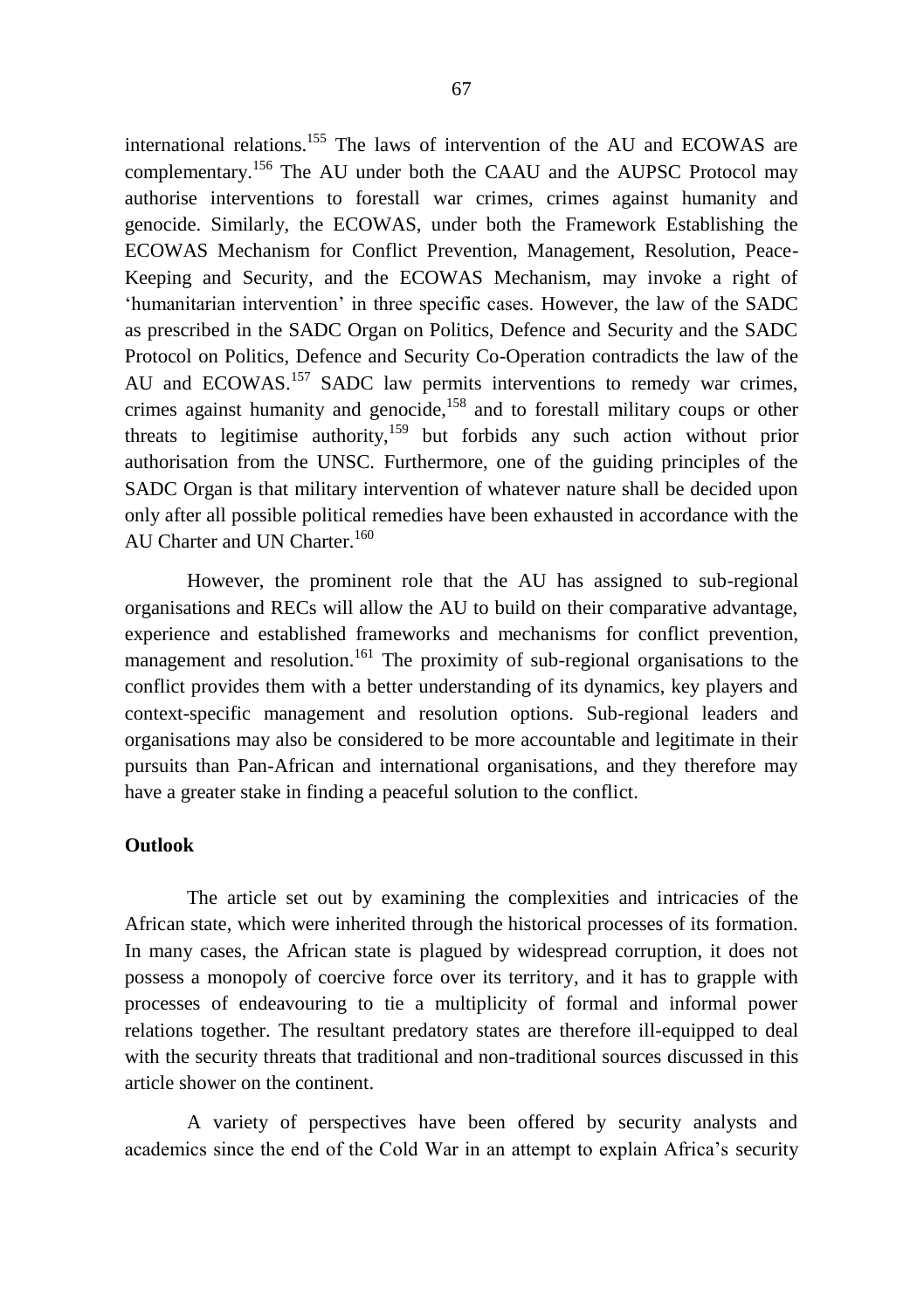dynamics. It was identified in this article that, due to the unique nature of the African state and the emergence of non-traditional security threats on the continent, a realist-inspired approach to solving the continent's security issues would be futile, as has been the case in the past. Rather, a cooperative security structure approach through the AU and the sub-regional organisations in Africa seems to be the most effective approach to solving some of the continent's security dynamics. The development of the AU's security culture, which it inherited from its predecessor, the OAU, is very important in this regard as it led to the creation of a continent-wide peace and security architecture, as embodied in the AUPSC.

While regional and sub-regional engagements in peace support operations have been encouraging, and promoted by the UN and other donors' support, there are still gaps.<sup>162</sup> The same commitment to the peace support operations by the subregional and regional actors have not been translated fully to such areas as biosecurity and public health, climate change, energy security, food security, resource security, cyber security and demographic trends. These non-traditional security issues often require long-term commitments, and due to the nature of Africa's many impoverished states and the continent's inability to provide resources and commitment for long-term projects, security issues have principally been the responsibility of international organisations, aid agencies and development partners.

In all these institutional processes, one other dynamic force for change and source of response capacity is the role that civil society can play on the continent.<sup>163</sup> Due to its proximity to conflict areas, civil society has been able to work at grassroots level in areas where some international organisations are reluctant to venture, and international organisations have increasingly channelled resources through civil society in these circumstances. Civil society groups are very often also engaged in democratisation processes in Africa through mass campaigns and education. African civil society therefore has a role to play in improving the performance of African states and regional and sub-regional organisations. One example of civil society's positive contribution to the reformation of Africa's security dynamics is in the area of small arms and light weapons proliferation in West Africa, where civil society groups have worked together with ECOWAS to assist in the disarmament processes and to assist in capacity building to address this major security concern to the sub-region. 164

The AU's ambitious security architecture reform mechanisms are still in their embryonic stages, and it will be interesting to see how they develop the capacities to promote peace, security and stability on the continent. No matter how popular the phrase 'African solutions to African problems' may be, the fact of the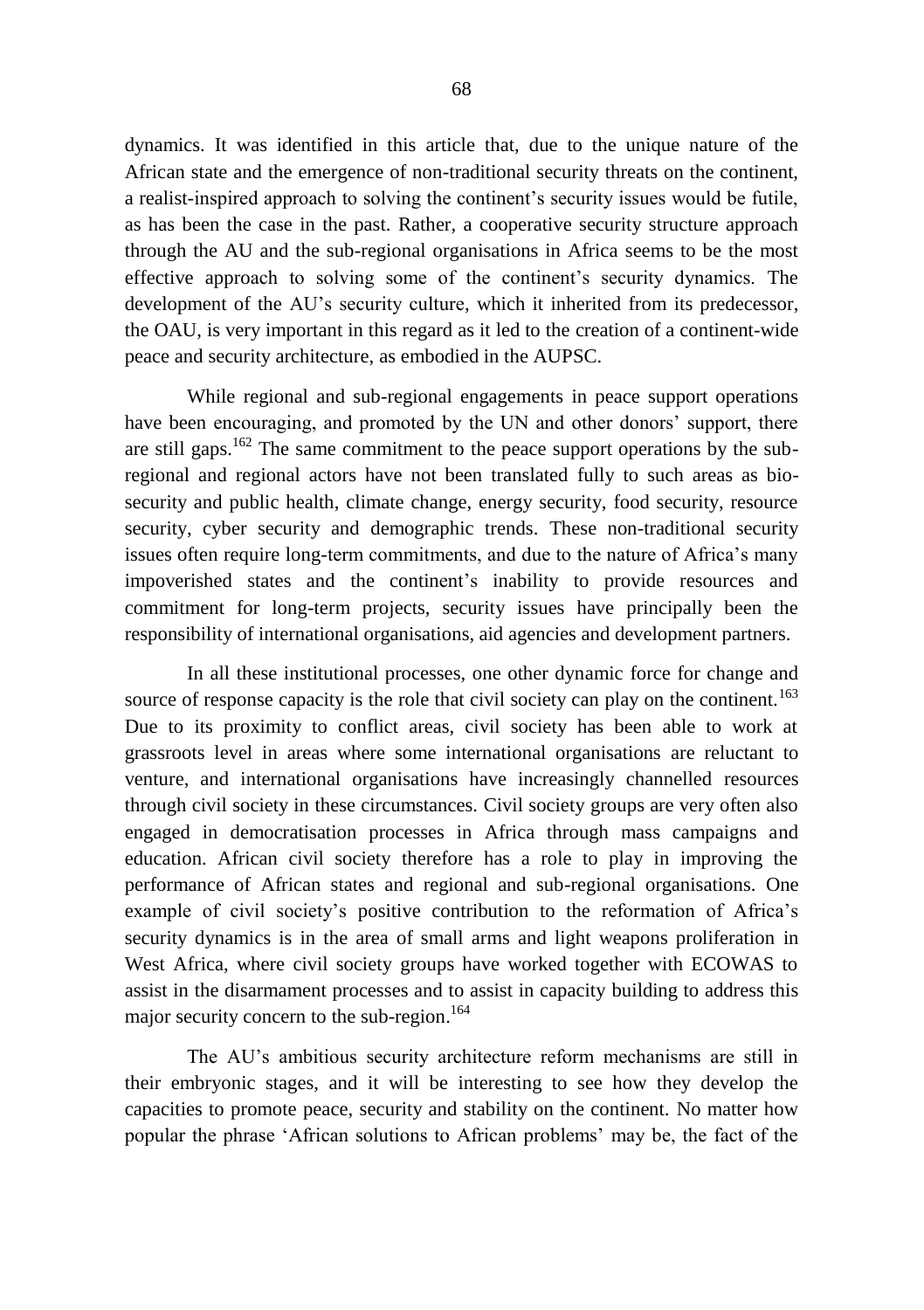matter is that Africa's states, RECs, sub-regional and regional organisations are currently not able to conduct any sustained or long-term peace support operations on the continent without the requisite economic, logistical and political commitment and technological capacity of external donors, such as the United States, France, the United Kingdom and the European Union. What is therefore a much more likely scenario in attempting to address Africa's security dynamics is the blending of support from development and peace operations partners with the efforts of the subregion and region, with critical emphasis placed on African input and political and strategic direction.<sup>165</sup> That is not to say, however, that the AU's ambitious security architecture reform mechanisms are completely futile or that its endeavours should not be undertaken. In fact, the AU and the sub-regional organisations have succeeded in bringing at least relative peace to some areas of the continent.

#### **Endnotes**

-

- <sup>1</sup> Professor Hussein Solomon lectures in the Department of Political Studies and Governance at the University of the Free State, South Africa. He wishes to acknowledge the financial support from the National Research Foundation, which made this publication possible. He however takes sole responsibility for the contents of this article.
- <sup>2</sup> Williams, PD. "From non-intervention to non-indifference: The origins and development of the African Union's security culture". *African Affairs* 106/423. 2007. 253.
- <sup>3</sup> Fierke, KM. "Constructivism," in Dunne, T., Kurki, M. and Smith, S (eds.) *International Relations Theory: Discipline and Diversity*. 2nd edition. Oxford University Press. Oxford. 2010, pp. 177-193.
- 4 "Africa's hopeful economies". *The Economist.* 3 December 2011. <http://www.economist.com/node/21541008> Accessed on 8 August 2013.

<sup>8</sup> Freedom House. "Freedom in the world 2013: Democratic breakthroughs in the balance". 2013.

- <sup>9</sup> Zakariya, F. "After the coup: Egypt must reach out to the Islamists it is now jailing". *Time.* 22 July 2013. 23.
- <sup>10</sup> The Fund for Peace. "2013 Failed State Index". 2013. <http://ffp.statesindex.org> Accessed on 8 August 2013.
- <sup>11</sup> Araoye, A. "Hegemonic agendas, intermesticity and conflicts in the post-colonial state". *African Journal on Conflict Resolution* 12/1. 2012, p. 10.

<sup>5</sup> *Ibid*.

<sup>6</sup> *Ibid*.

<sup>7</sup> African Development Bank. *African Statistical Yearbook*. Tunis, 2013, 30–36.

<sup>&</sup>lt;http://www.freedomhouse.org/report/freedomworld/freedom-world-2013> Accessed on 8 August 2013.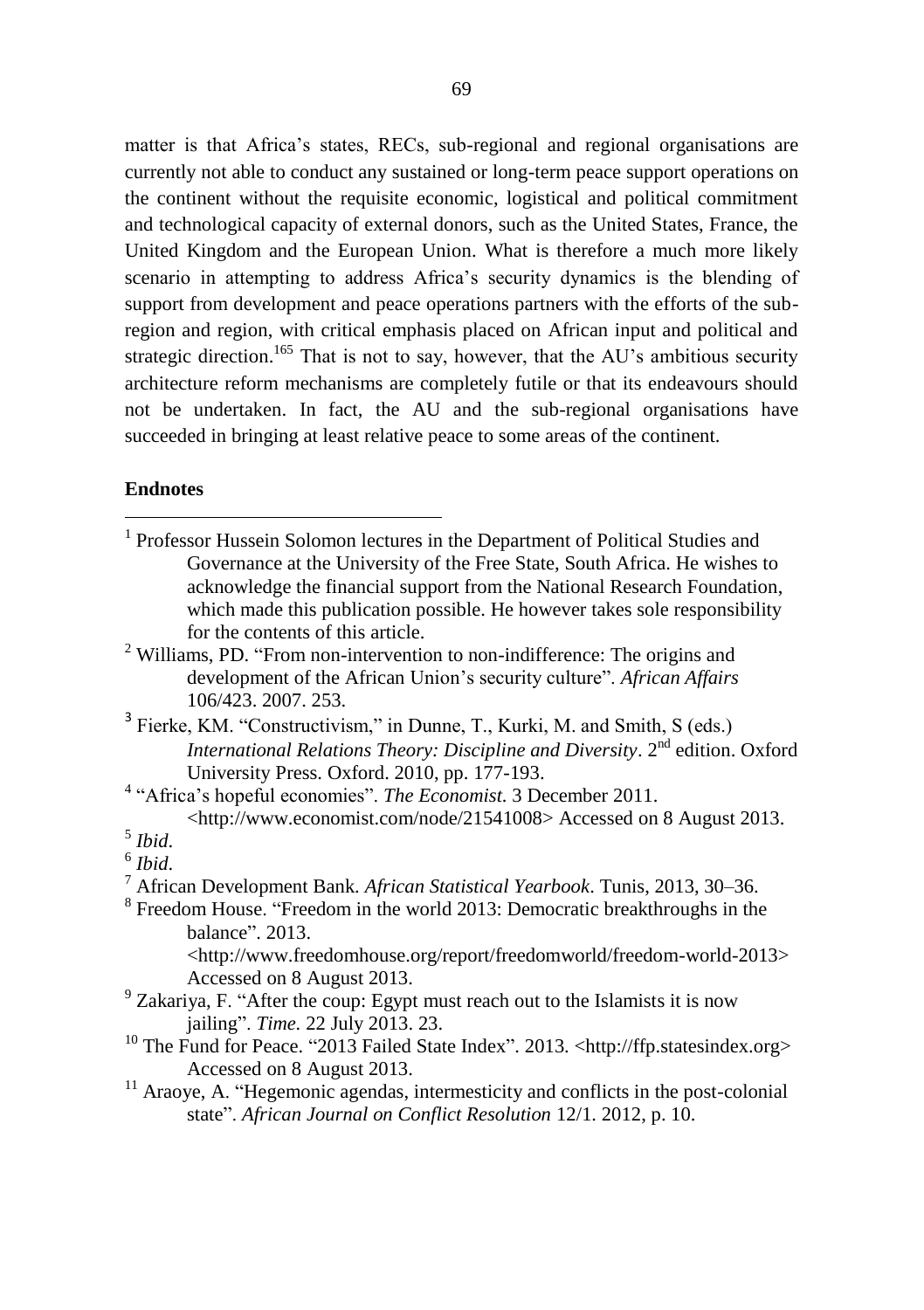- <sup>12</sup> Solomon, H. "Analysing Conflicts," *Searching for Peace in Africa: An Overview of Conflict Prevention and Management Activities*. Utrecht: European Centre for Conflict Prevention, 2000, p. 34.
- <sup>13</sup> Reychler, L. "Conflicts in Africa the issues of control and prevention," in *Report of the Commission on African Regions in Crisis, Conflicts in Africa: An Analyysis of Crises and Crisis Prevention Measures*. Brussels. European Institute for Research and Information on Peace and Security. 1997, p. 17.
- <sup>14</sup> Rupesinghe, K. and Anderlini, S.N. *Civil Wars, Civil Peace: An Introduction to Conflict Resolution*. London: Pluto Press. 1998, p. 2.
- <sup>15</sup> Araoye, *op. cit.*, p. 10.

-

- <sup>16</sup> Thomson, A. An introduction to African politics (2<sup>nd</sup> ed). Abingdon: Routledge, 2004, 11.
- <sup>17</sup> NumberOf.net. "Number of ethnic groups in Africa". [<http://www.numberof.net/number-of-ethnic-groups-in-africa>](http://www.numberof.net/number-of-ethnic-groups-in-africa) Accessed on 25 June 2014.
- <sup>18</sup> Williams, PD. "Security studies: An introduction". In Williams, PD (ed.), *Security*  studies: An introduction (2<sup>nd</sup> ed), London: Routledge, 2013, 2.
- <sup>19</sup> Griswold, E. *The tenth parallel: Dispatches from the fault line between Christianity and Islam.* London: Penguin Books, 2010, 19.
- <sup>20</sup> International Crisis Group. "Nigeria's elections: Reversing the degeneration?" Africa Policy Briefing No 79. 24 February 2011.
- <sup>21</sup> Griswold *op. cit*., p. 19.
- <sup>22</sup> Williams, "From non-intervention …" *op. cit*., p. 260.
- <sup>23</sup> Thomson *op. cit*., p. 21.
- <sup>24</sup> Jackson, RH & Rosberg, CG. "Why Africa's weak states persist: The empirical and the juridical statehood". *World Politics* 35/1. 1982. 19.
- <sup>25</sup> Quoted in Araoye *op. cit*., p. 15.
- <sup>26</sup> Quoted in Cilliers, J. "Terrorism and Africa". *Africa Security Review* 12/4. 2003. 100.
- $27$  Quoted in Smith, K. "Has Africa got anything to say? African contributions to the theoretical development of international relations". *The Roundtable: The Commonwealth Journal of International Affairs* 98/402. 2010. 273–274.
- <sup>28</sup> Araoye *op. cit.*, p. 11.
- $29$  Cilliers, J & Schünemann, J. "The future of intrastate conflict in Africa: More violence or greater peace?" Institute for Security Studies Paper No 246*.* May 2013. 2.
- <sup>30</sup> Aning, K. "Africa: Confronting complex threats". Coping with Crisis Working Paper Series. The International Peace Academy. February 2007. [<http://africacenter.org/wp-content/uploads/2007/07/Africa-Confronting-](http://africacenter.org/wp-content/uploads/2007/07/Africa-Confronting-Complex-Threats.pdf)[Complex-Threats.pdf>](http://africacenter.org/wp-content/uploads/2007/07/Africa-Confronting-Complex-Threats.pdf) Accessed on 10 March 2014.

<sup>32</sup> *Ibid*.

<sup>31</sup> *Ibid.*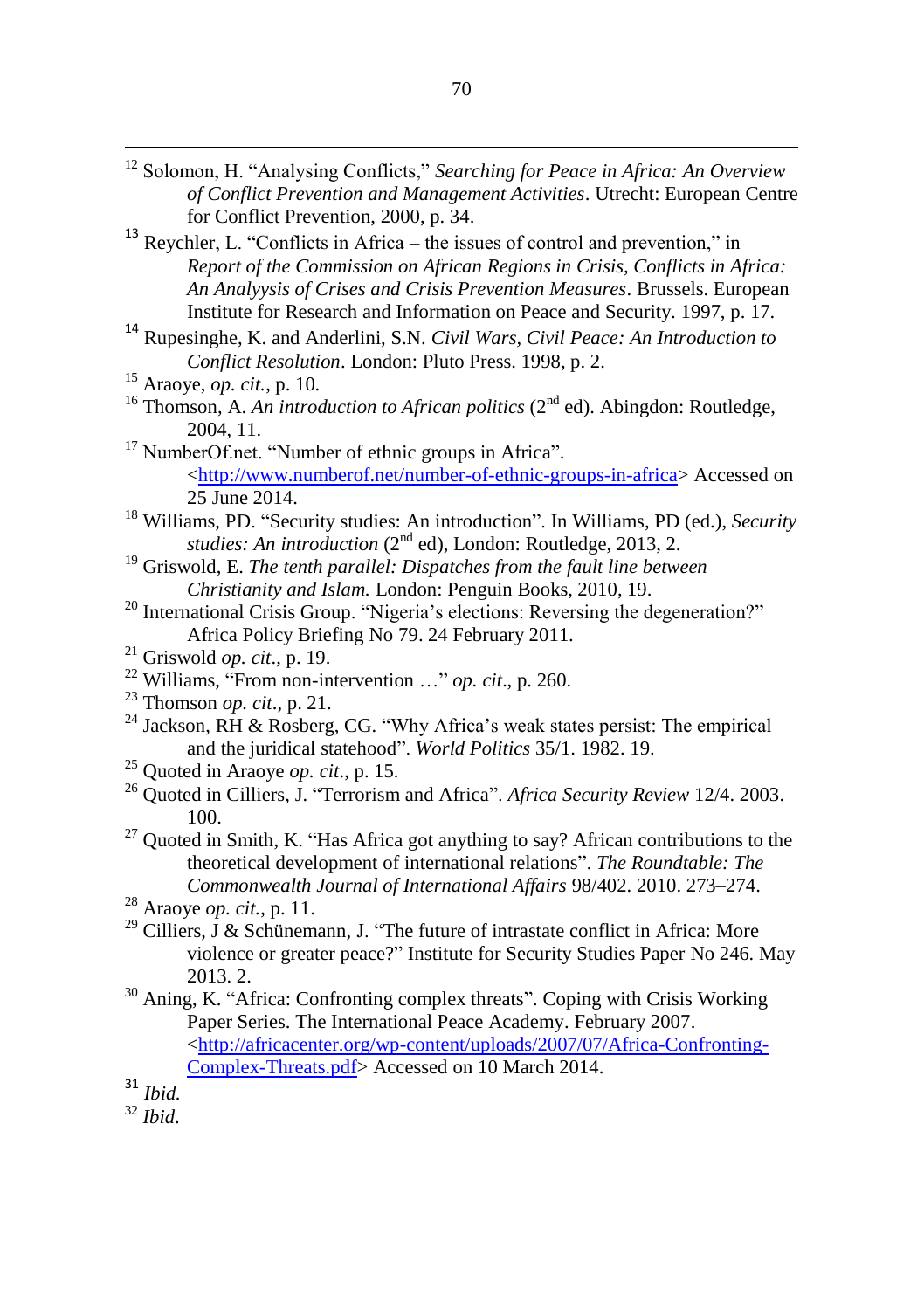- <sup>33</sup> United Nations Environmental Programme. "Diseases and development challenges in Africa," *Encyclopaedia of Earth*. 24 August 2008. Internet: [http://www.eoearth.org/view/article151750.](http://www.eoearth.org/view/article151750) Date accessed: 30 April 2015.
- <sup>34</sup> Call, CT. "The fallacy of the 'failed state'". *Third World Quarterly*. 29/8. 2008. 1492.
- <sup>35</sup> Zartman, IW. "Introduction: Posing the problem of state collapse". In Zartman, IW (ed), *Collapsed states: The disintegration and restoration of legitimate authority*, Boulder, CO: Lynne Rienner, 1995, 5.
- <sup>36</sup> Jackson quoted in Hill, J. "Beyond the other? A postcolonial critique of the failed states thesis". *African Identities* 3/2. 2005. 145.
- $37$  Gros, J-G. "Towards a taxonomy of failed states in the new world order: Decaying Somalia, Liberia, Rwanda and Haiti". *Third World Quarterly* 17/3. 1996. 456.
- <sup>38</sup> Bøås, M & Jennings, KM. "'Failed states' and 'state failure': Threats or opportunities?" *Globalizations* 4/4. 2007. 477.
- <sup>39</sup> Rice, S. "Testimony before the US House Committee on International Relations". November 2001. [<http://commdocs.house.gov/committees/intlrel/hfa76191.000/hfa76191\\_0f.](http://commdocs.house.gov/committees/intlrel/hfa76191.000/hfa76191_0f.htm)

[htm>](http://commdocs.house.gov/committees/intlrel/hfa76191.000/hfa76191_0f.htm) Accessed on 12 February 2014.

- <sup>40</sup> The White House. "National Security Strategy of the United States of America". September 2002. <http://www.state.gov/documents/organization/63562.pdf> Accessed on 12 February 2014.
- <sup>41</sup> Walls, M. "The emergence of a Somali state: Building peace from civil war in Somaliland". *African Affairs* 108/432. 2011. 371.
- <sup>42</sup> Rothman, J. *Resolving identity-based conflict in nations, organizations, and communities.* San Francisco, CA: Jossey-Bass, 1997, 6.
- <sup>43</sup> Young, C. "Deciphering disorder in Africa: Is identity the key?" *World Politics* 54. July 2002. 556.
- <sup>44</sup> Kaufman, S. "Social identity and the roots of future conflict". NIC 2020 discussion paper. October 2003. 1.
- <sup>45</sup> Page, E. "What's the point of environmental security?" Paper presented for the SGIR at the  $7<sup>th</sup>$  Pan-European International Relations Conference, Stockholm, 10 September 2010, 13.
- <sup>46</sup> Kaplan, R. "The coming anarchy". *The Atlantic Monthly* 273/2. 1994. 58.
- <sup>47</sup> Heidelberg Institute for International Conflict Research. "Conflict barometer". 2011, Internet[: www.hiik.de/en/konflikbarometer.](http://www.hiik.de/en/konflikbarometer) Date accessed: 5 January 2014. 4.
- <sup>48</sup> Cilliers *op. cit*., p. 101.

- <sup>49</sup> Mills, G. "Africa's new strategic significance". *The Washington Quarterly* 27/4. 157–169.
- <sup>50</sup> Rice, C. "Designation of al-Shabab". Office of the Coordinator for Counterterrorism. 18 March 2008. <http://www.state.gov/j/ct/rls/other/des/143205.htm> Accessed on 12 February 2014.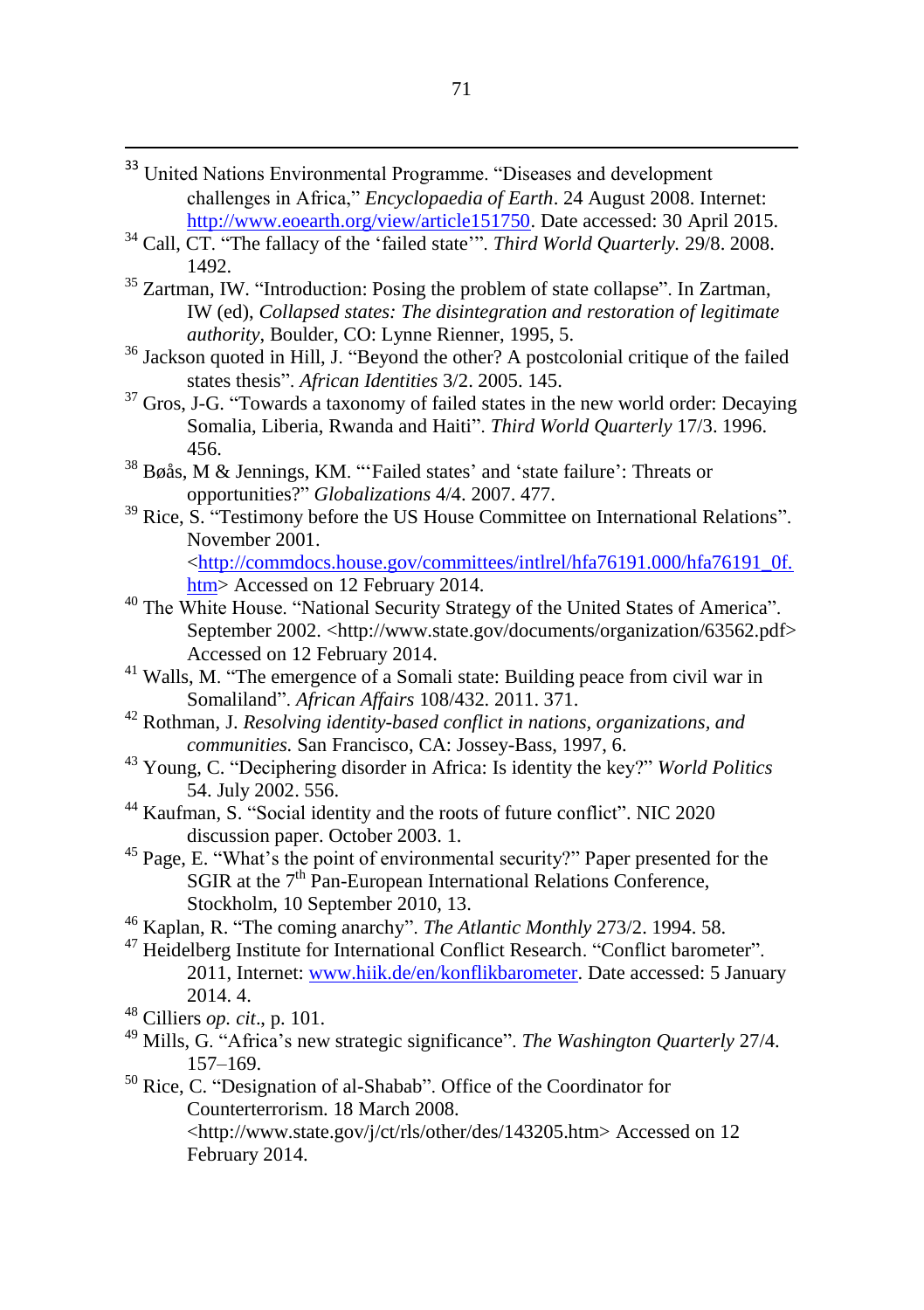- <sup>51</sup> Ellis, S. "West Africa's international drug problem". *African Affairs* 108/431. April 2009. 173.
- <sup>52</sup> "Addressing the Security Council, Secretary-General Says International Community Must Revere Global Proliferation of Small Arms". United Nations, SG/SM/7145, SC/6733, 24 September 1999.
- <sup>53</sup> De Waal, A. "How will HIV/AIDS transform African governance?". *African Affairs* 102. 2003. 1.
- <sup>54</sup> *Ibid*., p. 3.

-

- <sup>55</sup> Cilliers *op. cit*., p. 98.
- $56$  Schouten, P. "Theory Talks No 40: Kenneth Waltz The physiocrat of international politics". *Theory Talks. <*http://www.theorytalks.org/2011/06/theory-talk-40.html.4 June 2011> Accessed on 12 February 2014
- <sup>57</sup> Araoye *op. cit*., p. 13.
- <sup>58</sup> *Ibid.*
- <sup>59</sup> Goldgeier, JM & McFaul, M. "A tale of two worlds: Core and periphery in the post-Cold War era". *International Organization* 46/2. 1992. 467–491.
- <sup>60</sup> *Ibid*., p. 478.
- <sup>61</sup> Buzan, B & Waever, O. *Regions and powers: The structure of international security*. Cambridge: Cambridge University Press, 2003.
- <sup>62</sup> Williams, "From non-intervention …" *op. cit*., p. 254.
- <sup>63</sup> Clapham, C. "Degrees of statehood". *Review of International Studies* 24/2. 1998. 153.
- <sup>64</sup> Williams, "From non-intervention …" *op. cit*., p. 255.
- <sup>65</sup> Buzan & Waever *op. cit.*, p. 49.
- <sup>66</sup> Snyder, CA. "Regional security structures". In Snyder, CA (ed.), *Contemporary security and strategy*, Basingstoke: Macmillan, 1999, 102.
- <sup>67</sup> Quoted in Snyder *op. cit.*, p. 102.
- <sup>68</sup> Malan, M. "The OAU and African subregional organisations: A closer look at the 'peace pyramid'". Institute for Security Studies Occasional Paper No 36. January 1999. 1.
- <sup>69</sup> Snyder *op. cit*., pp. 103–105.
- <sup>70</sup> Mearsheimer, JJ. "Correspondence: Back to the future, Part II: International relations theory and post-Cold War Europe". *International Security* 15/2. 1990. 198.
- <sup>71</sup> Keohane, RO & Nye, JS Jr. "Power and interdependence revisited". *International Organisation* 41/4. 1987. 728–729.
- <sup>72</sup> Snyder *op. cit.*, p. 104.
- <sup>73</sup> *Ibid*., p. 117.
- <sup>74</sup> *Ibid*.
- <sup>75</sup> *Ibid*., p. 114.

<sup>77</sup> Adler, E. "Imagined (security) communities: Cognitive regions in international relations". *Millennium: Journal of International Studies* 26/2. 1997, p. 251.

<sup>76</sup> *Ibid*.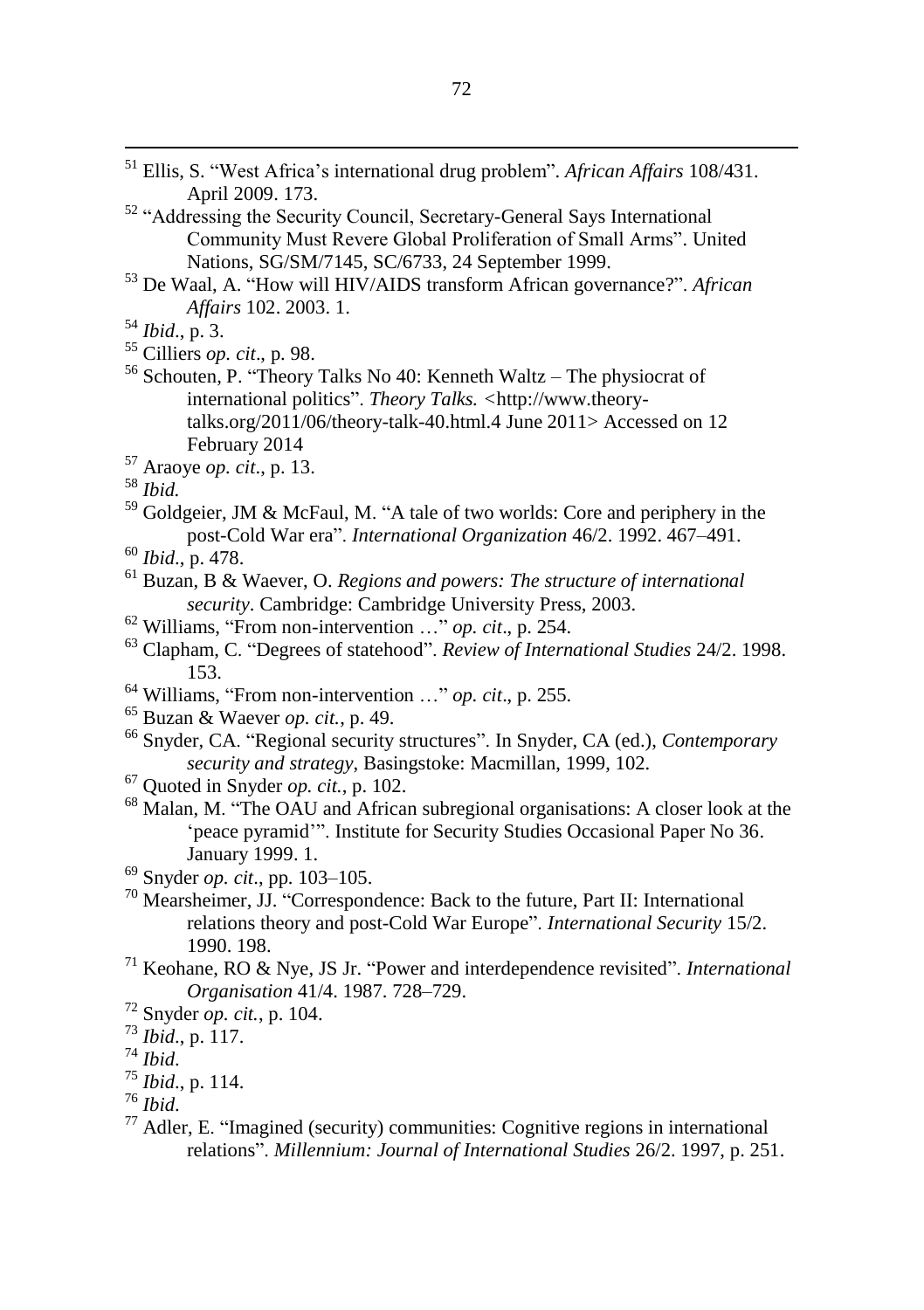- <sup>78</sup> Jackson & Rosberg *op. cit.*, p. 17.
- <sup>79</sup> Williams, "From non-intervention …" *op. cit*., p. 256.
- <sup>80</sup> *Ibid*., p. 257.

- <sup>81</sup> *Ibid*., p. 258.
- <sup>82</sup> Emerson, R. "Pan-Africanism". *International Organization* 16/2. 1962.
- <sup>83</sup> *Ibid*., p. 280.
- <sup>84</sup> *Ibid*., p. 288.
- <sup>85</sup> Williams, "From non-intervention …" *op. cit*., p. 263.
- <sup>86</sup> Legum, C. "The organisation of African unity success or failure?" *International Affairs* 51/2. 1975. 208.
- <sup>87</sup> Selassie, HI. "Towards African unity". *Journal of Modern African Studies* 1/3. 1963. 285.
- <sup>88</sup> Legum *op. cit*., p. 209.
- <sup>89</sup> Williams, "From non-intervention …" *op. cit*., p. 264.
- <sup>90</sup> Selassie *op. cit*., p. 287.
- <sup>91</sup> Legum *op. cit*., p. 214.
- <sup>92</sup> Nyerere, JK. "A United States of Africa". *Journal of Modern African Studies* 1/1. 1963. 5.
- <sup>93</sup> Powell, K. "The African Union and the regional mechanisms for conflict prevention, management and resolution". In Powell, K (ed), *The African Union's emerging peace and security regime: Opportunities and challenges for delivering on the responsibility to protect.* ISS Monograph Series No 119. May 2005. 19.
- <sup>94</sup> Møller. B. "The African Union as security actor: African solutions to African problems?" Crisis States Working Papers Series No 2, Working Paper No 57. August 2009. 6.
- <sup>95</sup> *Ibid*.
- <sup>96</sup> *Ibid*., p. 7.
- <sup>97</sup> Levitt, JL. "The Peace and Security Council of the African Union: The known unknowns". *Transnational Law and Contemporary Problems* 13/109. Summer 2003. 110.
- <sup>98</sup> Williams, "From non-intervention …" *op. cit*., p. 266.
- <sup>99</sup> Cilliers, J & Sturman, K. "Challenges facing the AU's Peace and Security Council". *African Security Review* 13/1. 2004. 97.
- <sup>100</sup> African Union. "Constitutive Act of the African Union". <http://www.au.int/en/sites/default/files/Constitutive\_Act\_en\_0.htm> Accessed on 20 November 2013.
- <sup>101</sup> *Ibid*.
- <sup>102</sup> Assembly of the African Union, First Ordinary Session. "Protocol relating to the establishment of the Peace and Security Council of the African Union". 9 July 2002.
	- <http://www.au.int/en/sites/default/files/Protocol\_peace\_and\_security.pdf> Accessed on 20 November 2013.
- <sup>103</sup> Levitt *op. cit.*, p. 110.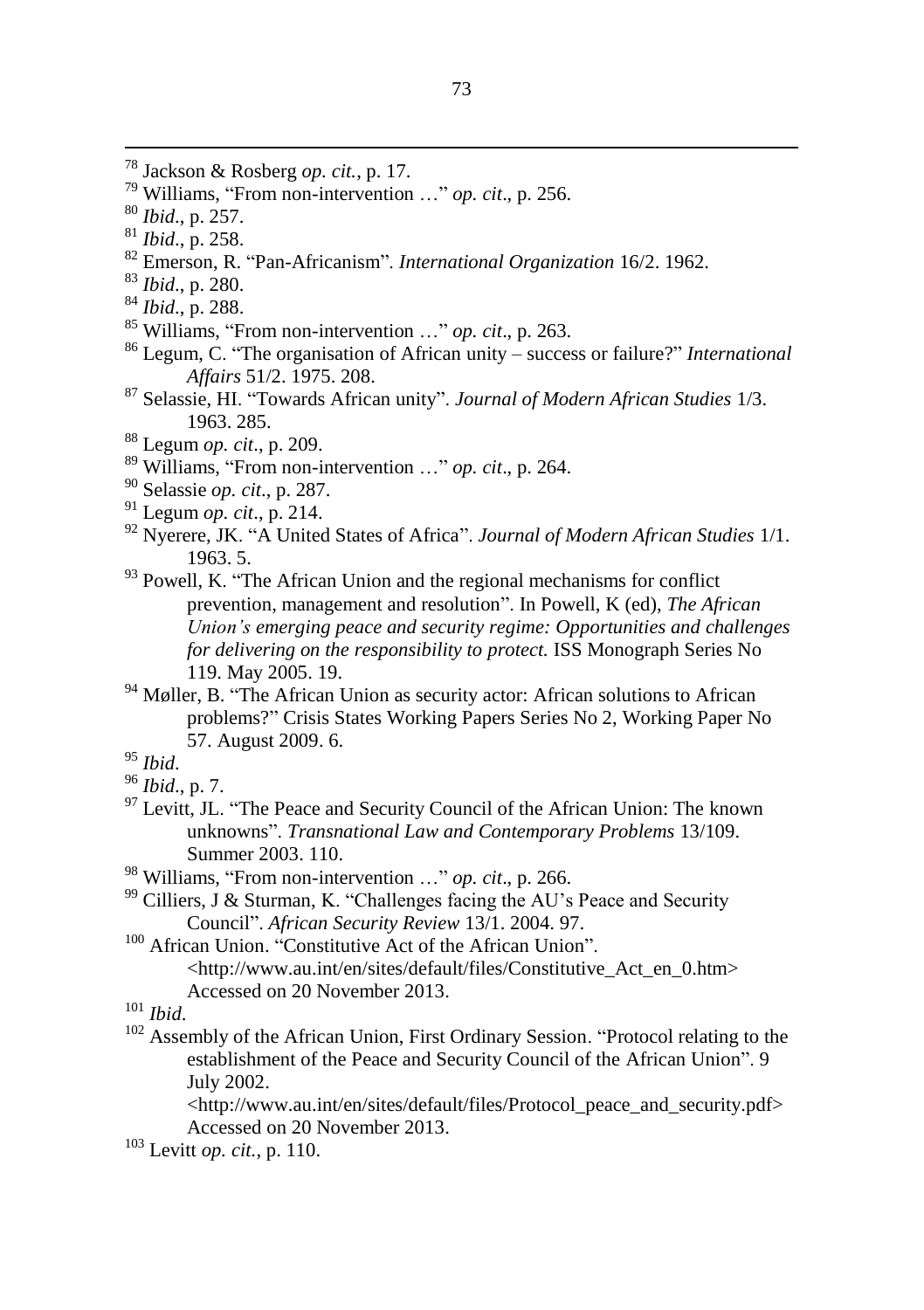- <sup>104</sup> Cilliers & Sturman *op. cit*., p. 97.
- <sup>105</sup> Assembly of the African Union *op. cit*., Article 2(1).
- <sup>106</sup> *Ibid*., Article 22.
- <sup>107</sup> African Union *op. cit*.
- <sup>108</sup> Levitt *op. cit.*, p. 116.
- <sup>109</sup> Assembly of the African Union *op.cit.* Article 3(a).

<sup>110</sup> *Ibid.*

- <sup>111</sup> *Ibid*., Article 3(b).
- <sup>112</sup> *Ibid*., Article 3(c).
- <sup>113</sup> *Ibid*., Article 3(d).
- <sup>114</sup> *Ibid*., Article 3(e).
- <sup>115</sup> *Ibid*., Article 3(f).
- <sup>116</sup> Levitt *op. cit*., p. 116.
- <sup>117</sup> Assembly of the African Union *op. cit*., Article 5(1).
- <sup>118</sup> *Ibid*., Article 5(1)–(2).
- <sup>119</sup> *Ibid*., Article 5(2) (d)–(e).
- <sup>120</sup> IGAD. "Protocol on the establishment of a conflict early warning and response mechanism for the Inter-Governmental Authority on Development (IGAD) Member States". 9 January 2002. <http://cewarn.org/attachments/article/58/The%20CEWARN%20Protocol.p
	- df> Accessed on 12 February 2014.
- <sup>121</sup> Assembly of the African Union *op. cit*., Article 7.
- <sup>122</sup> Levitt *op. cit*., p. 120.
- <sup>123</sup> Assembly of the African Union *op. cit.*, Article 11(1), (3), (4).
- <sup>124</sup> *Ibid*., Article 11(2).
- <sup>125</sup> African Union Peace and Security Council. "The Panel of the Wise". <http://www.peaceau.org/en/page/29-panel-of-the-wise-pow> Accessed on 12 February 2014.
- <sup>126</sup> Assembly of the African Union *op. cit*., Article 12(5)–(6).
- <sup>127</sup> *Ibid*., Article 12(2)(a).
- <sup>128</sup> African Union Peace and Security Council. "The Continental Early Warning System (CEWS)". < http://www.peaceau.org/en/page/28-continental-earlywarning-system-cews> Accessed on 12 February 2014.
- <sup>129</sup> Tiruneh, BT. "Establishing an early warning system in the African peace and security architecture: Challenges and prospects". KAIPTC Occasional Paper No 29. September 2010. < http://www.kaiptc.org/Publications/Occasional-Papers/Documents/Occasional-Paper-29-Birikit.aspx> Accessed on 5 January 2014, 3.
- <sup>130</sup> Levitt *op. cit*., p. 121.
- <sup>131</sup> Solomon, H. "Critical reflections of the Africa Standby Force: The case of its SADC contingent". *Southern African Peace and Security Studies* 1/2. 2012. 21.
- <sup>132</sup> Cilliers, J. "The African Standby Force: An update on progress". ISS Paper 160. Pretoria: Institute for Security Studies, March 2008, 1.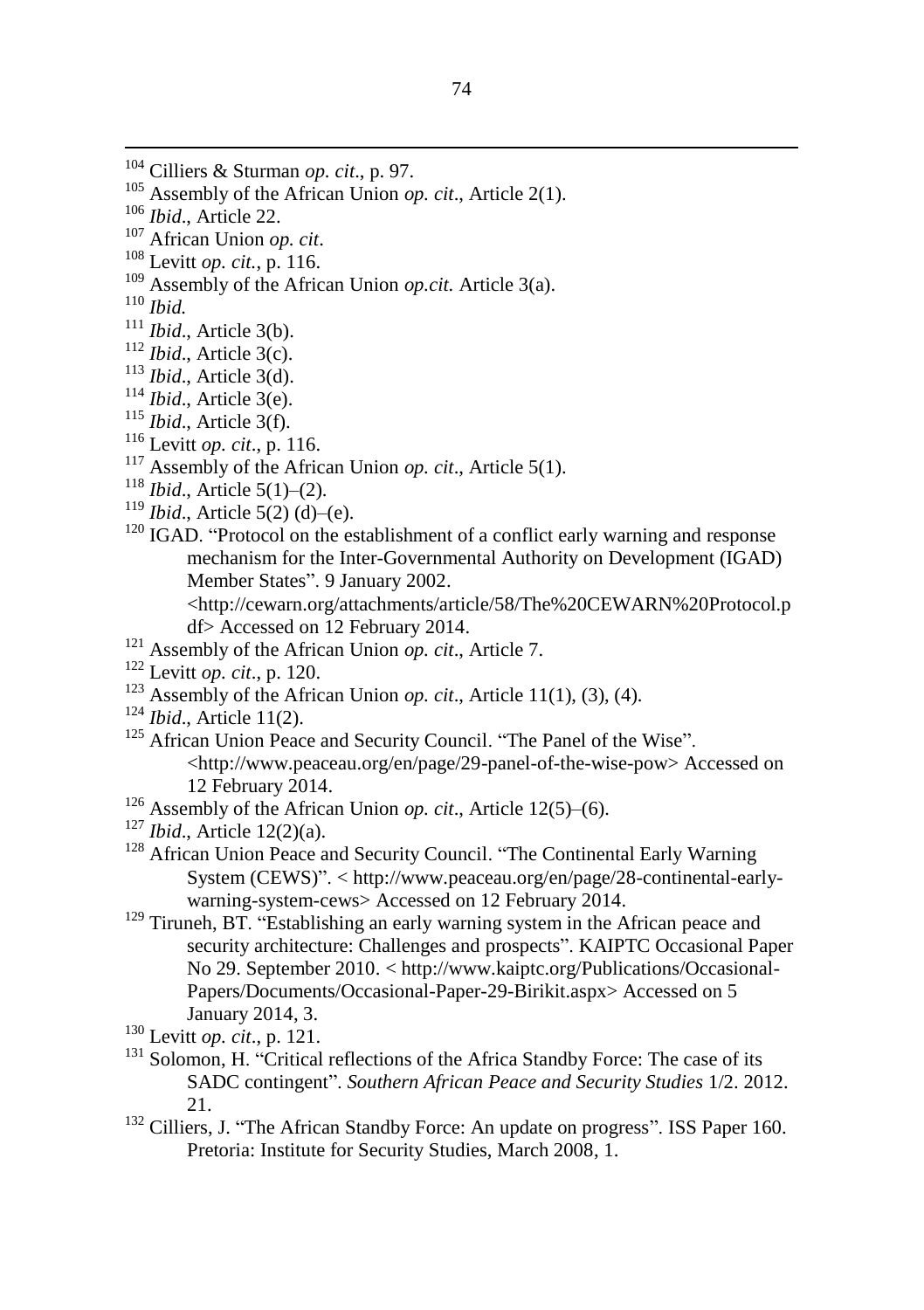- <sup>133</sup> Assembly of the African Union *op. cit*., Article 13(1).
- <sup>134</sup> *Ibid*., Article 13(3)(a).

- <sup>135</sup> *Ibid.*, Article 13(3)(b).
- <sup>136</sup> *Ibid*., Article 13(3)(c).
- <sup>137</sup> *Ibid*., Article 13(3)(d).
- <sup>138</sup> *Ibid*., Article 13(3)(e).
- <sup>139</sup> *Ibid*., Article 13(3)(f).
- <sup>140</sup> *Ibid*., Article 13(3)(g).
- <sup>141</sup> Dersso, S. "The role and place of the African Standby Force within the African peace and security architecture". ISS Paper 209. Pretoria: Institute for Security Studies, January 2010.
- <sup>142</sup> Voice of America. "AU security experts meet over standby force readiness". 8 October 2013. < http://www.voanews.com/content/au-security-experts-meetover-standby-force-readiness/1765645.html> Accessed on 12 February 2014.
- <sup>143</sup> Cilliers & Sturman *op. cit*., p. 97.
- <sup>144</sup> Assembly of the African Union *op. cit.*, Article 16(1).
- <sup>145</sup> *Ibid*., Article 16(1)(a).
- <sup>146</sup> *Ibid*., Article 16(4).
- <sup>147</sup> *Ibid*., Article 16(8).
- <sup>148</sup> Levitt *op. cit*., p. 132.
- <sup>149</sup> Møller, B. "The pros and cons of subsidiarity: The role of African regional and subregional organisations in ensuring peace and security in Africa". DIIS Working Paper No 2005:4. Copenhagen: Danish Institute for International Studies, 2005, 3.
- <sup>150</sup> Assembly of the African Union *op. cit*., Article 16.
- <sup>151</sup> Møller, "The pros and cons …" *op. cit*., p. 29.
- <sup>152</sup> *Ibid.*
- <sup>153</sup> Paris, R. *At war's end: Building peace after civil conflict*. Cambridge: University Press, 2004.
- <sup>154</sup> Arthur, P. ECOWAS and regional peacekeeping integration in West Africa: Lessons for the future. *Africa Today* 57/2. 2010. 3–24.
- <sup>155</sup> Adibe, CE. " Do regional organizations matter? Comparing the conflict management mechanisms in West Africa and the Great Lakes Region". In Boulden, J (ed), *Dealing with conflict in Africa: The United Nations and regional organizations*, New York: Palgrave Macmillan, 2003, 79–109.

- <sup>157</sup> Southern African Development Community. "SADC Protocol on Politics, Defence and Security Co-operation". <http://www.sadc.int/files/3613/5292/8367/Protocol\_on\_Politics\_Defence\_a nd\_Security20001.pdf> Accessed on 12 February 2014.
- <sup>158</sup> *Ibid*., Article 11(2)(b)(i).
- <sup>159</sup> *Ibid.*, Article 11(2)(b)(ii).
- <sup>160</sup> Levitt *op. cit*., p. 134.

<sup>156</sup> Levitt *op. cit.*, p. 133.